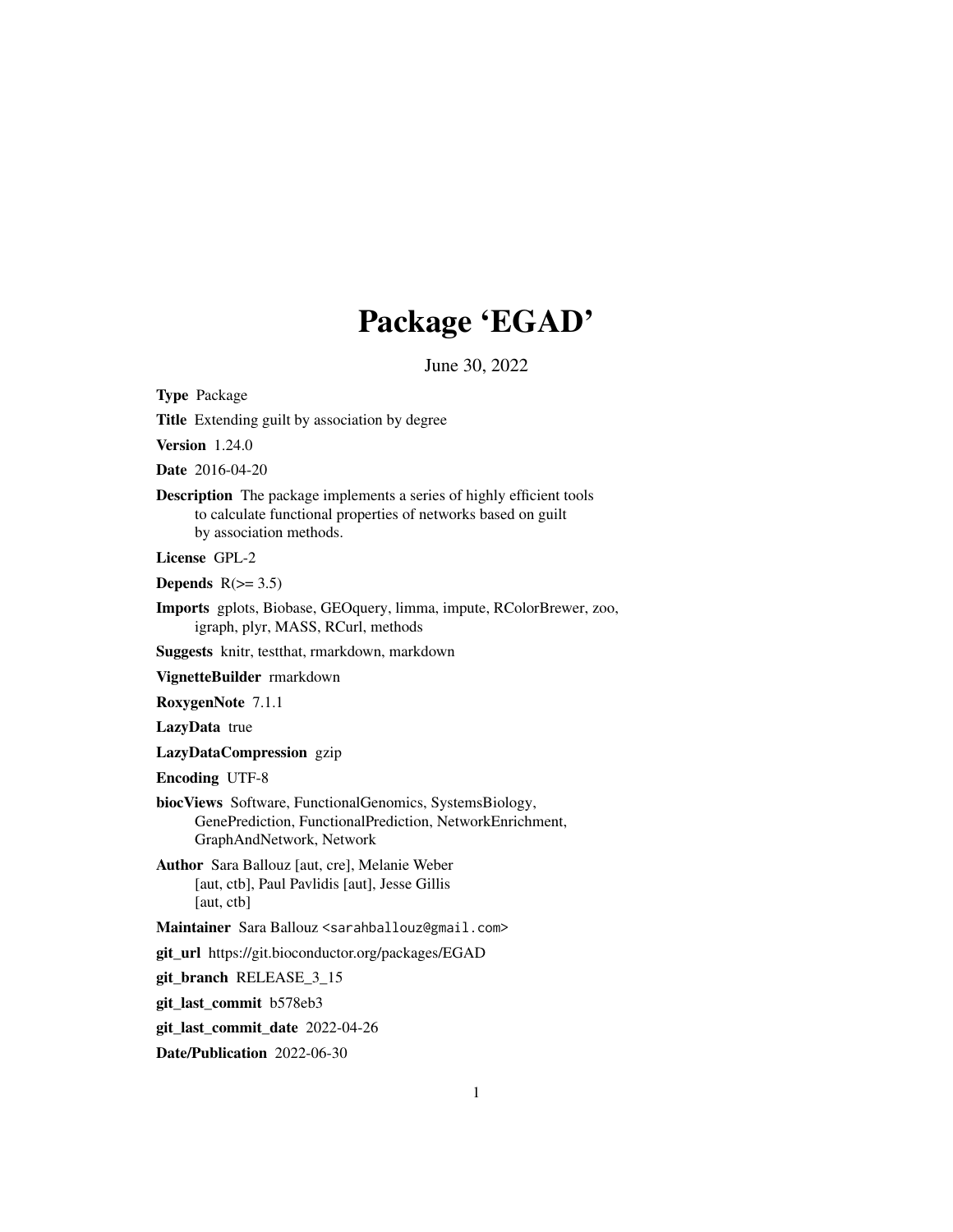## R topics documented:

|        | 3              |
|--------|----------------|
|        | $\overline{4}$ |
|        | $\overline{4}$ |
|        | 5              |
|        | 6              |
|        | 6              |
|        | 7              |
|        | 7              |
|        | 8              |
|        | 9              |
|        | 9              |
|        | 10             |
|        | 11             |
|        | 11             |
|        | 12             |
|        | 13             |
|        | 13             |
|        | 13             |
|        | -13            |
|        |                |
|        | 14             |
|        | 15             |
|        | 16             |
|        | 17             |
|        | 17             |
|        | 18             |
|        | 18             |
|        | 19             |
|        | 19             |
|        | 20             |
|        | 20             |
|        | 21             |
|        | 21             |
|        | 22             |
|        | 22             |
|        | 23             |
|        | 23             |
| GO.voc | 24             |
|        | 24             |
|        | 25             |
|        | 25             |
|        | 26             |
|        | 26             |
|        | 27             |
|        | 28             |
| pheno  | 29             |
|        |                |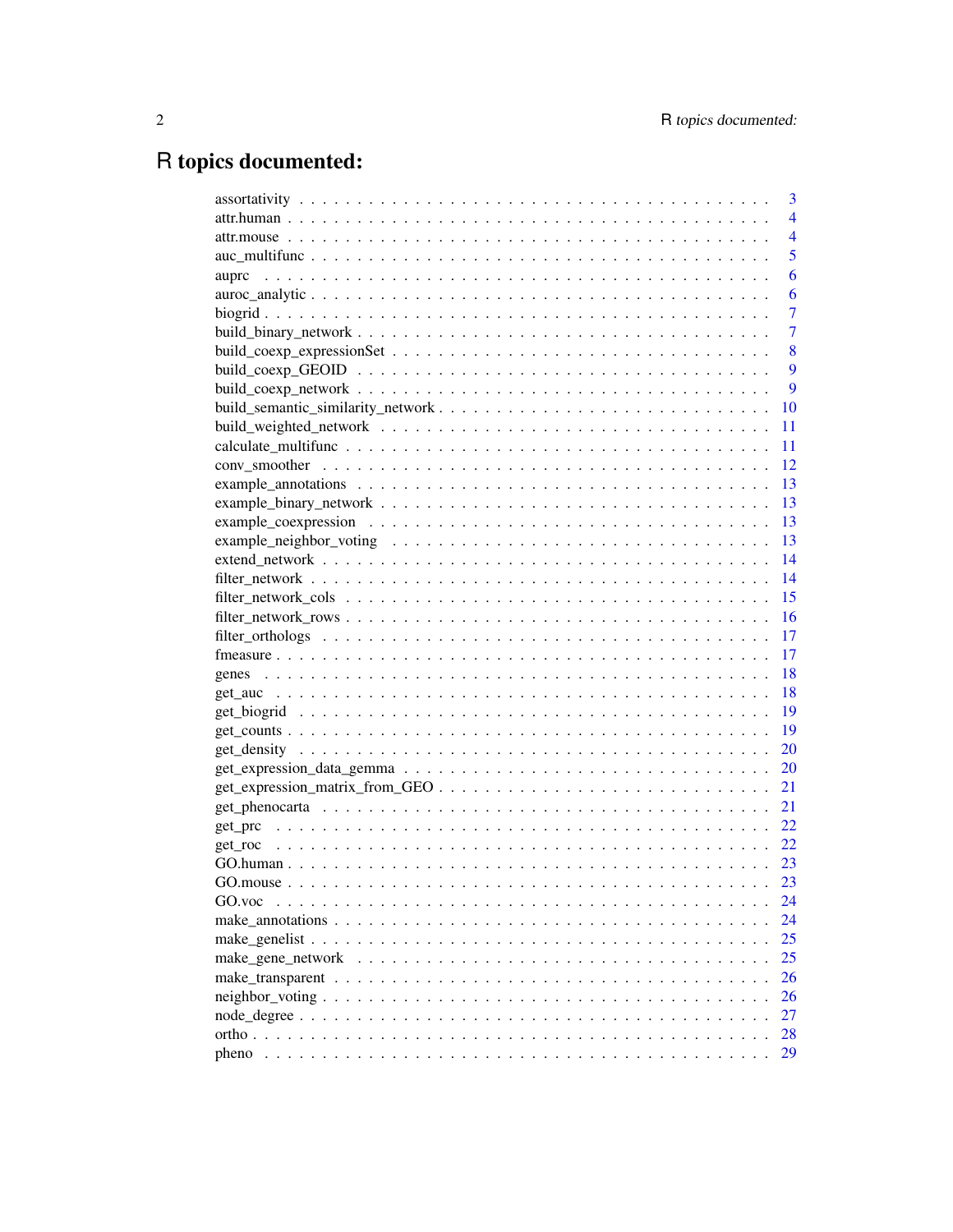#### <span id="page-2-0"></span>assortativity 3

|       | $plot\_density\_compare \ldots \ldots \ldots \ldots \ldots \ldots \ldots \ldots \ldots \ldots \ldots 30$ |    |
|-------|----------------------------------------------------------------------------------------------------------|----|
|       |                                                                                                          |    |
|       |                                                                                                          |    |
|       |                                                                                                          |    |
|       |                                                                                                          |    |
|       |                                                                                                          |    |
|       |                                                                                                          |    |
|       |                                                                                                          |    |
|       |                                                                                                          |    |
|       |                                                                                                          |    |
| Index |                                                                                                          | 38 |

assortativity *Calculating network assortativity*

#### Description

The function calculates the assortativity of a network, that measures the preference of interactions between similar nodes. As in most literature, 'similarity' is here defined in terms of node degrees.

#### Usage

assortativity(network)

#### Arguments

network matrix indicating network structure (symmetric)

#### Value

Numeric value

```
network <- matrix( sample(c(0,1),36, replace=TRUE), nrow=6,byrow=TRUE)
assort_value <- assortativity(network)
```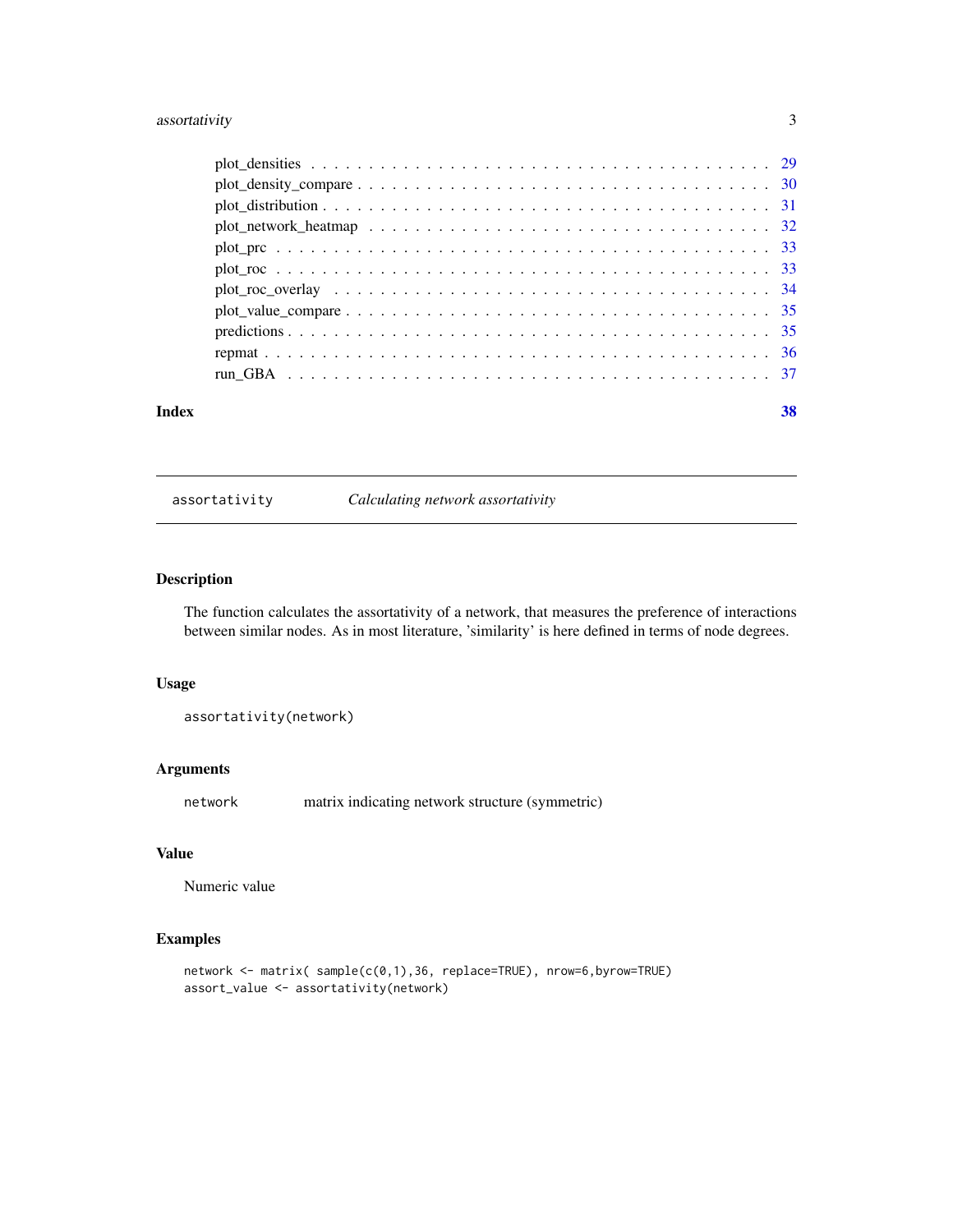<span id="page-3-0"></span>

A dataset containing identifiers for gene transcripts

#### Format

A data frame with 60483 rows and 10 variables:

chr chromosome

start chromosomal start position, in base pairs

end chromosomal end position, in base pairs

strand chromosomal strand, + or -

un unknown

ensemblID ENSEMBL identifier

type type of transcript

stat status of transcript

name HUGO identifier

entrezID Entrez identifier

@source [ftp://ftp.sanger.ac.uk/pub/gencode/Gencode\\_human/release\\_22/](ftp://ftp.sanger.ac.uk/pub/gencode/Gencode_human/release_22/)

attr.mouse *Mouse GENCODE annotations (M7)*

#### Description

A dataset containing identifiers for gene transcripts

#### Format

A data frame with 46517 rows and 10 variables:

chr chromosome

start chromosomal start position, in base pairs

end chromosomal end position, in base pairs

strand chromosomal strand, + or -

un unknown

ensemblID ENSEMBL identifier

type type of transcript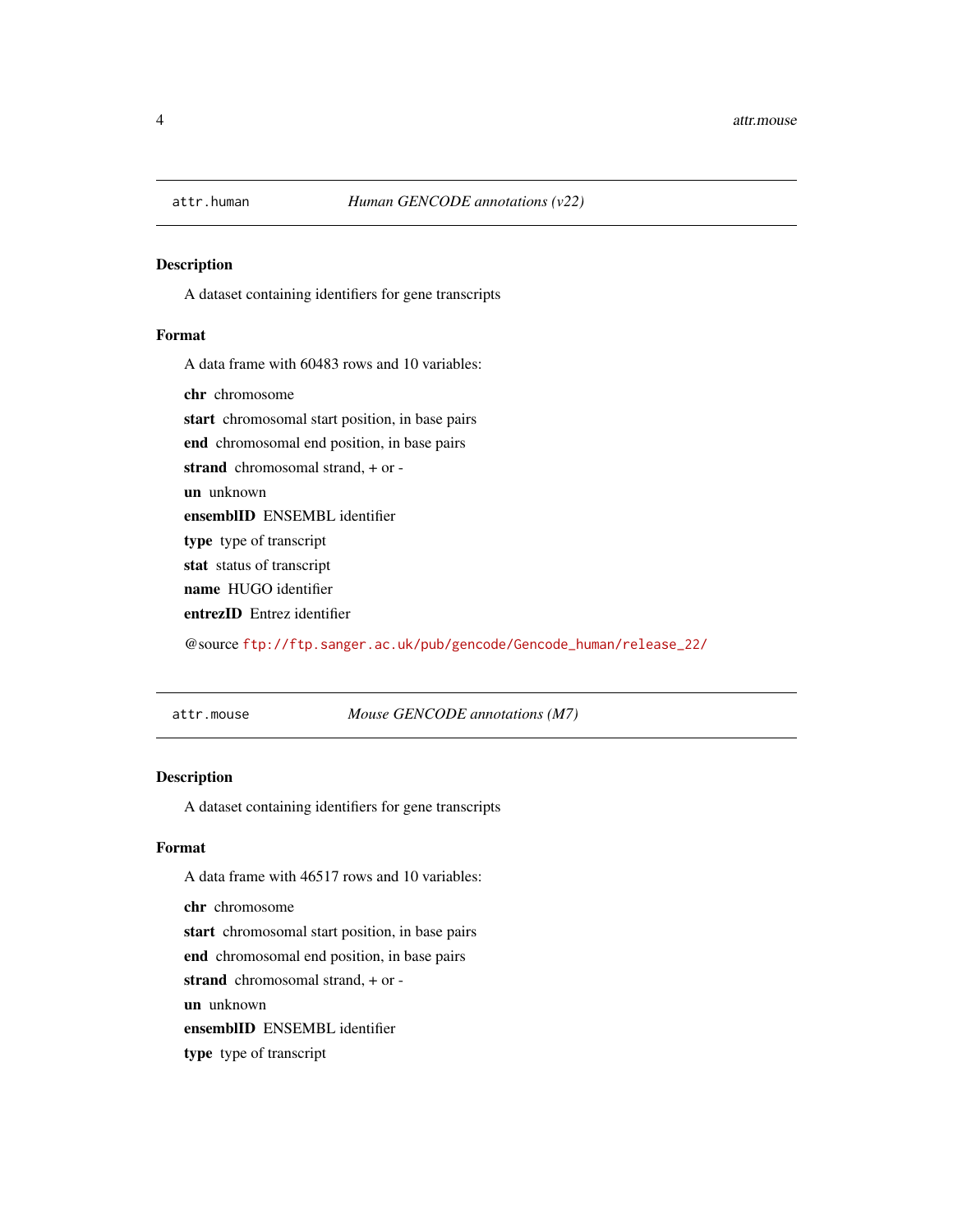<span id="page-4-0"></span>stat status of transcript name HUGO identifier

entrezID Entrez identifier

@source [ftp://ftp.sanger.ac.uk/pub/gencode/Gencode\\_mouse/release\\_M7/](ftp://ftp.sanger.ac.uk/pub/gencode/Gencode_mouse/release_M7/)

auc\_multifunc *Calculating AUC for functional groups from ranked lists*

#### Description

The function calculates the AUC for a functional group analytically using an optimal ranked list of genes that indicates association between genes and groups.

#### Usage

auc\_multifunc(annotations, optimallist)

#### Arguments

| annotations | binary matrix indicating which list elements are in which functional groups. |
|-------------|------------------------------------------------------------------------------|
| optimallist | Ranked list (multifunctionality analysis, see calculate_multifunc).          |

#### Value

aucs array of aucs for each group in annotations

```
annotations <- c(rep(0,10))
annotations[c(1,3,5)] \leftarrow 1optimallist <- 10:1
aurocs_mf <- auc_multifunc(annotations, optimallist)
```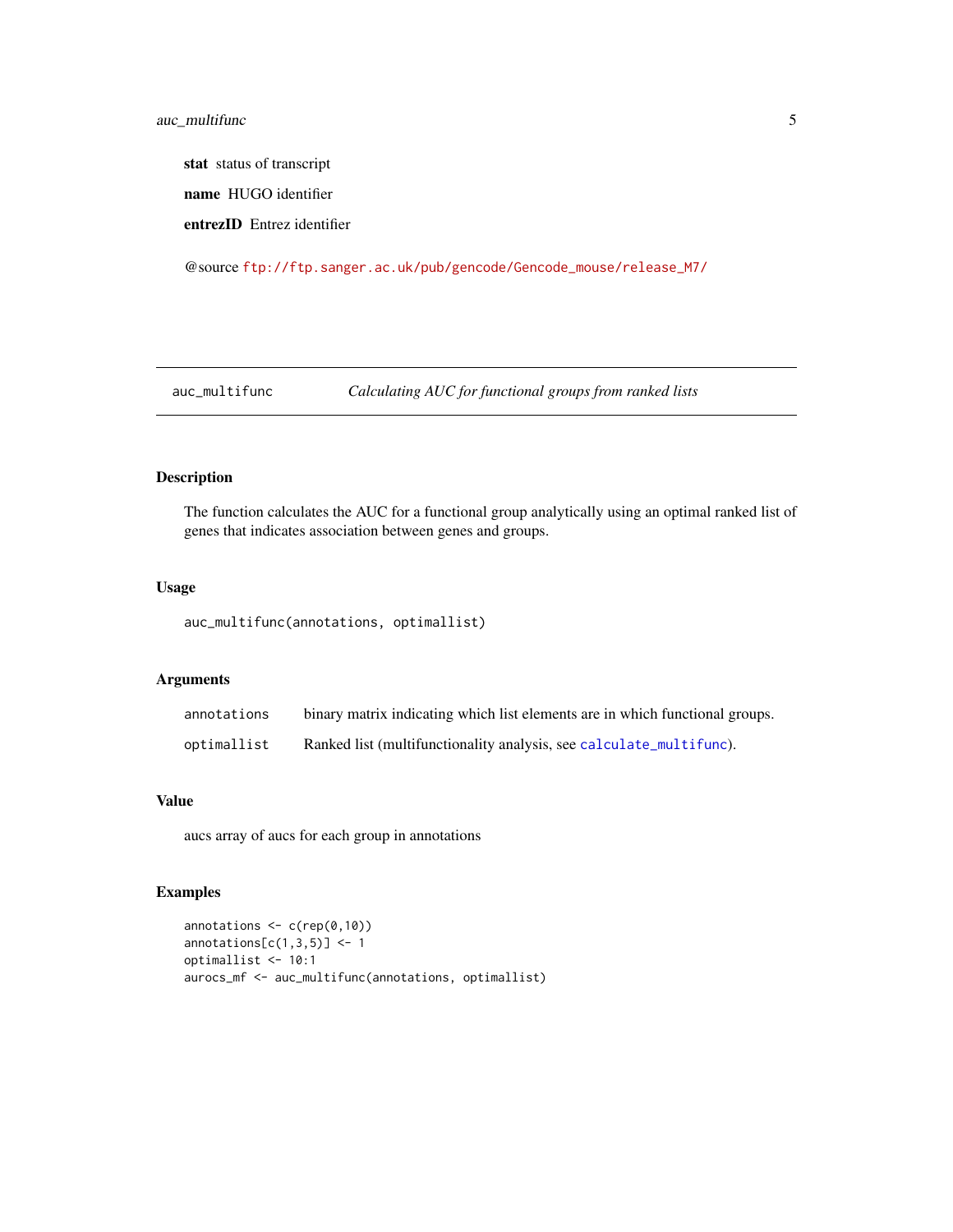<span id="page-5-0"></span>

The function calculates the area under the precision-recall curve

#### Usage

auprc(scores, labels)

#### Arguments

| scores | numeric array |
|--------|---------------|
| labels | binary array  |

#### Value

auprc Numeric value

### Examples

labels  $\leq c$  (rep(0,10))  $labels[c(1,3,5)] < -1$ scores <- 10:1 auprc <- auprc(scores, labels)

auroc\_analytic *Area under the receiver operating characteristic curve*

#### Description

The function calculates the area under the receiver operating characteristic (ROC) curve analytically

#### Usage

auroc\_analytic(ranks, labels)

| ranks  | numeric array |
|--------|---------------|
| labels | binary array  |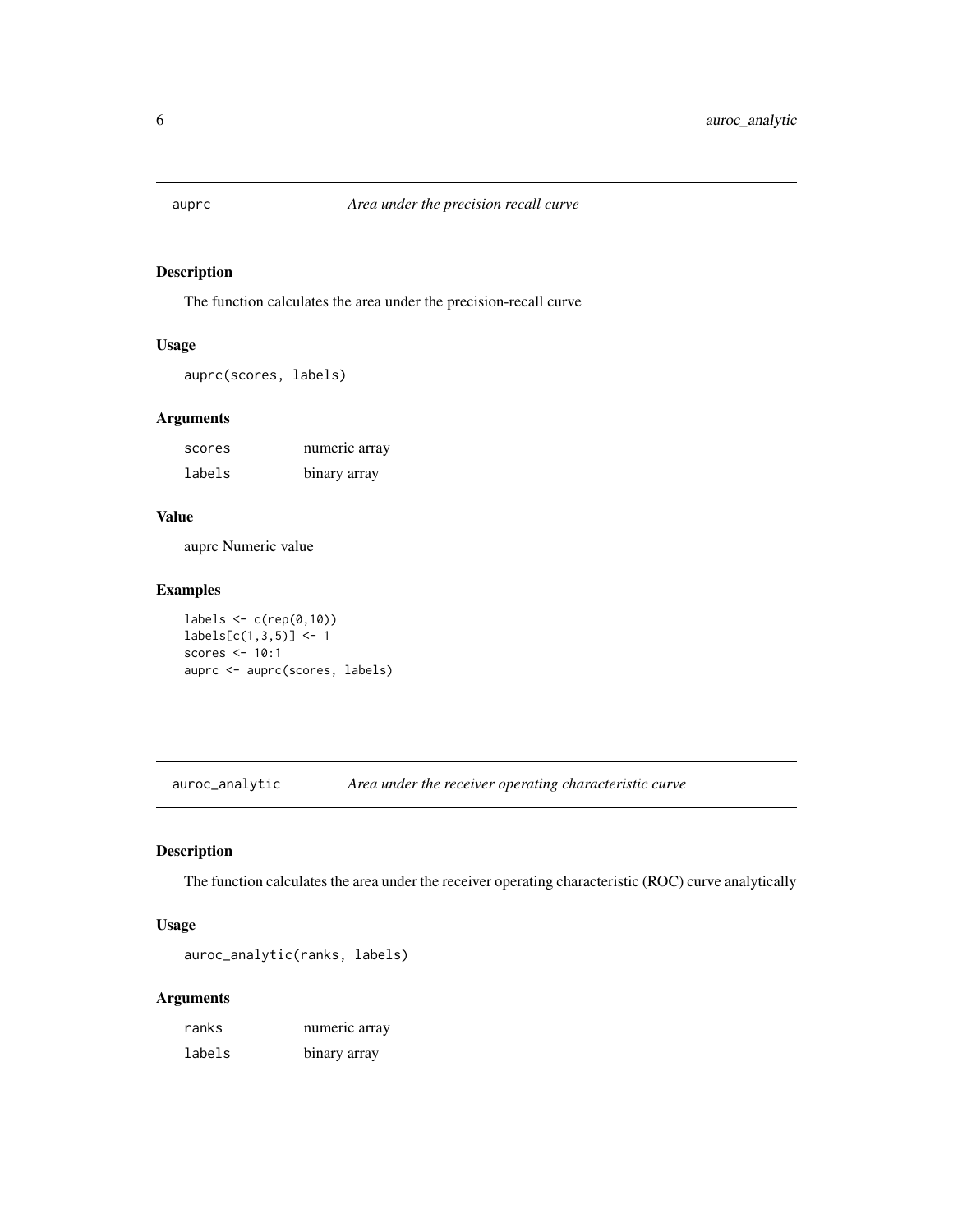#### <span id="page-6-0"></span>biogrid 7

#### Value

auroc Numeric value

#### Examples

```
labels \leq c(rep(0,10))
labels[c(1,3,5)] < -1scores <- 10:1
auroc <- auroc_analytic(scores, labels)
```
biogrid *BIOGRID v3.4.126*

#### Description

A data frame containing protein-protein interactions

#### Format

A data frame with 211506 rows and 2 variables:

entrezID\_A List of Entrez identifiers, interactor A

entrezID\_B List of Entrez identifiers, interactor B

@source <http://thebiogrid.org/>

build\_binary\_network *Builds a binary network*

#### Description

The function creates a gene-by-gene matrix with binary entries indicating interaction (1) or no interaction (0) between the genes.

#### Usage

```
build_binary_network(data, list)
```
#### Arguments

| data | 2-column matrix, each row a pair indicating a relationship or interaction |
|------|---------------------------------------------------------------------------|
| list | string array of genes/labels/ids                                          |

#### Value

net matrix binary characterizing interactions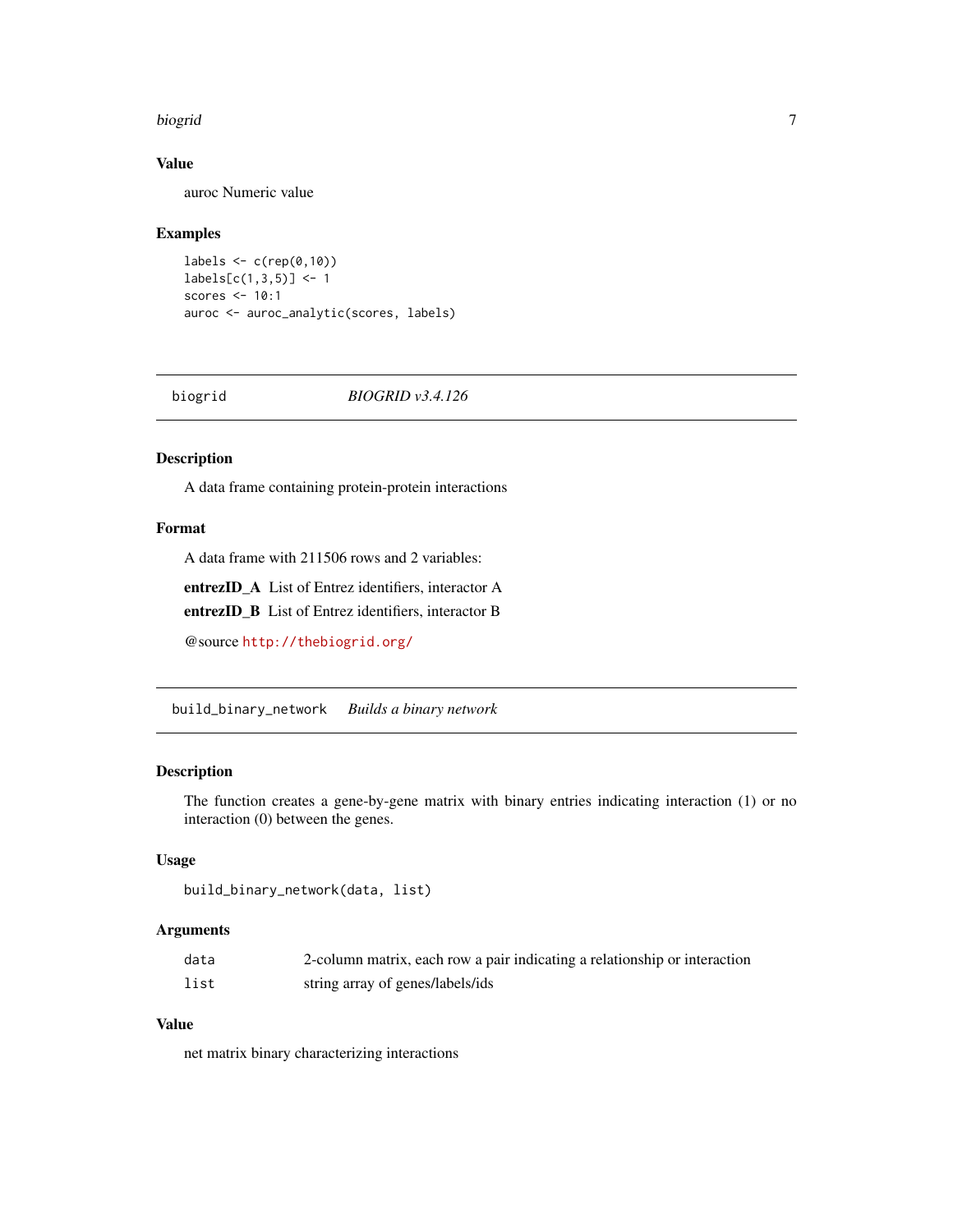#### Examples

```
data <- cbind(edgeA=c('gene1','gene2'),edgeB=c('gene3','gene3'))
list <- c('gene1','gene2','gene3')
network <- build_binary_network(data,list)
```
build\_coexp\_expressionSet

*Builds a coexpression network from an expressionSet*

#### Description

The function generates a dense coexpression network from expression data stored in the expressionSet data type. Correlation coefficicents are used as to weight the edges of the nodes (genes). Calls [build\\_coexp\\_network](#page-8-1).

#### Usage

```
build_coexp_expressionSet(
  exprsSet,
 gene.list,
 method = "spearman",
 flag = "rank")
```
#### Arguments

| exprsSet  | data class ExpressionSet                           |
|-----------|----------------------------------------------------|
| gene.list | array of gene labels                               |
| method    | correlation method to use, default Spearman's rho  |
| flag      | string to indicate if the network should be ranked |

#### Value

net Matrix symmetric

```
exprs <- matrix( rnorm(1000), ncol=10,byrow=TRUE)
gene.list <- paste('gene',1:100, sep='')
sample.list <- paste('sample',1:10, sep='')
rownames(exprs) <- gene.list
colnames(exprs) <- sample.list
network <- build_coexp_expressionSet(exprs, gene.list, method='pearson')
```
<span id="page-7-0"></span>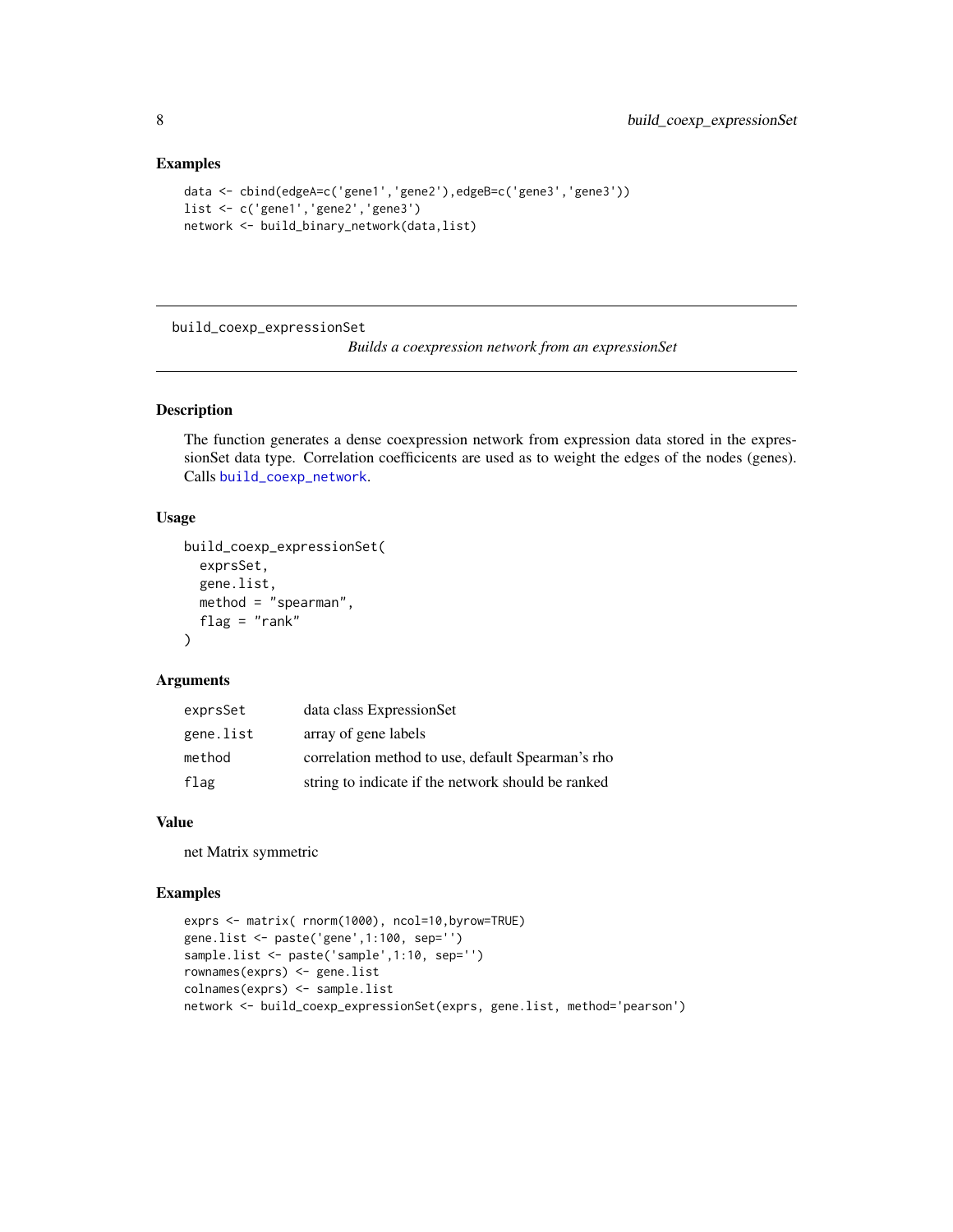<span id="page-8-0"></span>build\_coexp\_GEOID *Builds a coexpression network given a GEO ID*

#### Description

The function generates a dense coexpression network from expression data stored in GEO. The expression data is downloaded from GEO. Correlation coefficicents are used as to weight the edges of the nodes (genes). Calls [get\\_expression\\_matrix\\_from\\_GEO](#page-20-1) and [build\\_coexp\\_network](#page-8-1).

#### Usage

```
build_coexp_GEOID(gseid, gene.list, method = "spearman", flag = "rank")
```
#### Arguments

| gseid     | string GEO ID of expression experiment             |
|-----------|----------------------------------------------------|
| gene.list | array of gene labels                               |
| method    | correlation method to use, default Spearman's rho  |
| flag      | string to indicate if the network should be ranked |
|           |                                                    |

#### Value

net Matrix symmetric

<span id="page-8-1"></span>build\_coexp\_network *Builds a coexpression network from an expressionSet*

#### Description

The function generates a dense coexpression network from expression data stored as a matrix, with the genes as row labels, and samples as column labels. Correlation coefficicents are used as to weight the edges of the nodes (genes). Calls [cor](#page-0-0).

#### Usage

```
build_coexp_network(exprs, gene.list, method = "spearman", flag = "rank")
```

| exprs     | matrix of expression data                          |
|-----------|----------------------------------------------------|
| gene.list | array of gene labels                               |
| method    | correlation method to use, default Spearman's rho  |
| flag      | string to indicate if the network should be ranked |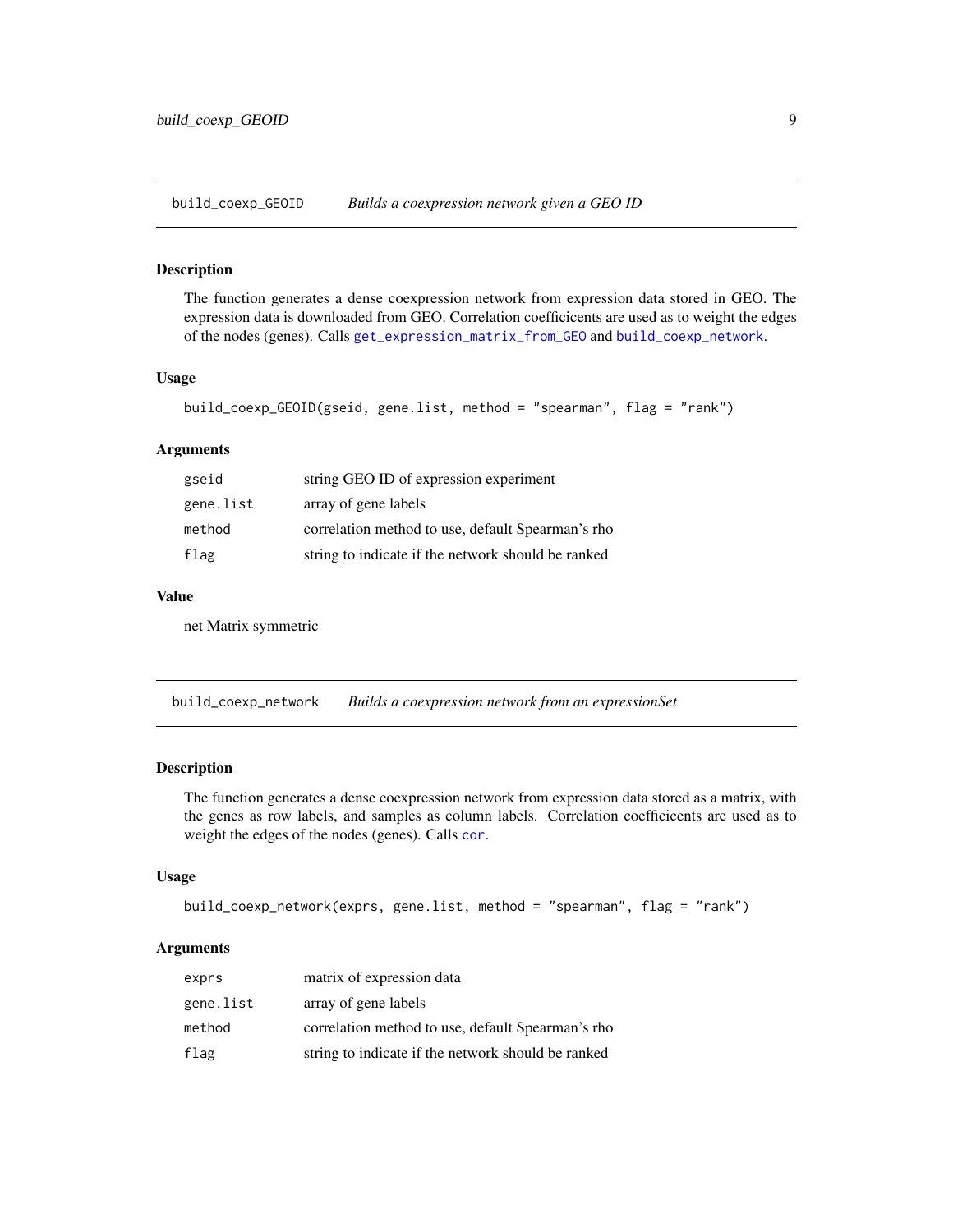#### Value

net Matrix symmetric

#### Examples

```
exprs <- matrix( rnorm(1000), ncol=10,byrow=TRUE)
gene.list <- paste('gene',1:100, sep='')
sample.list <- paste('sample',1:10, sep='')
rownames(exprs) <- gene.list
colnames(exprs) <- sample.list
network <- build_coexp_network(exprs, gene.list)
```
build\_semantic\_similarity\_network *Builds a semantic similarity network*

#### Description

The function builds a semantic similarity network given a data and labels

#### Usage

```
build_semantic_similarity_network(genes.labels, genes)
```
#### Arguments

| genes.labels | matrix with rows as genes and columns as a function/label |
|--------------|-----------------------------------------------------------|
| genes        | array of gene IDs                                         |

#### Value

net Numeric value

```
genes.labels <- matrix( sample(c(0,1), 100, replace=TRUE),ncol=10,nrow=10)
rownames(genes.labels) <- 1:10
genes <- 1:10
net <- build_semantic_similarity_network(genes.labels, genes)
```
<span id="page-9-0"></span>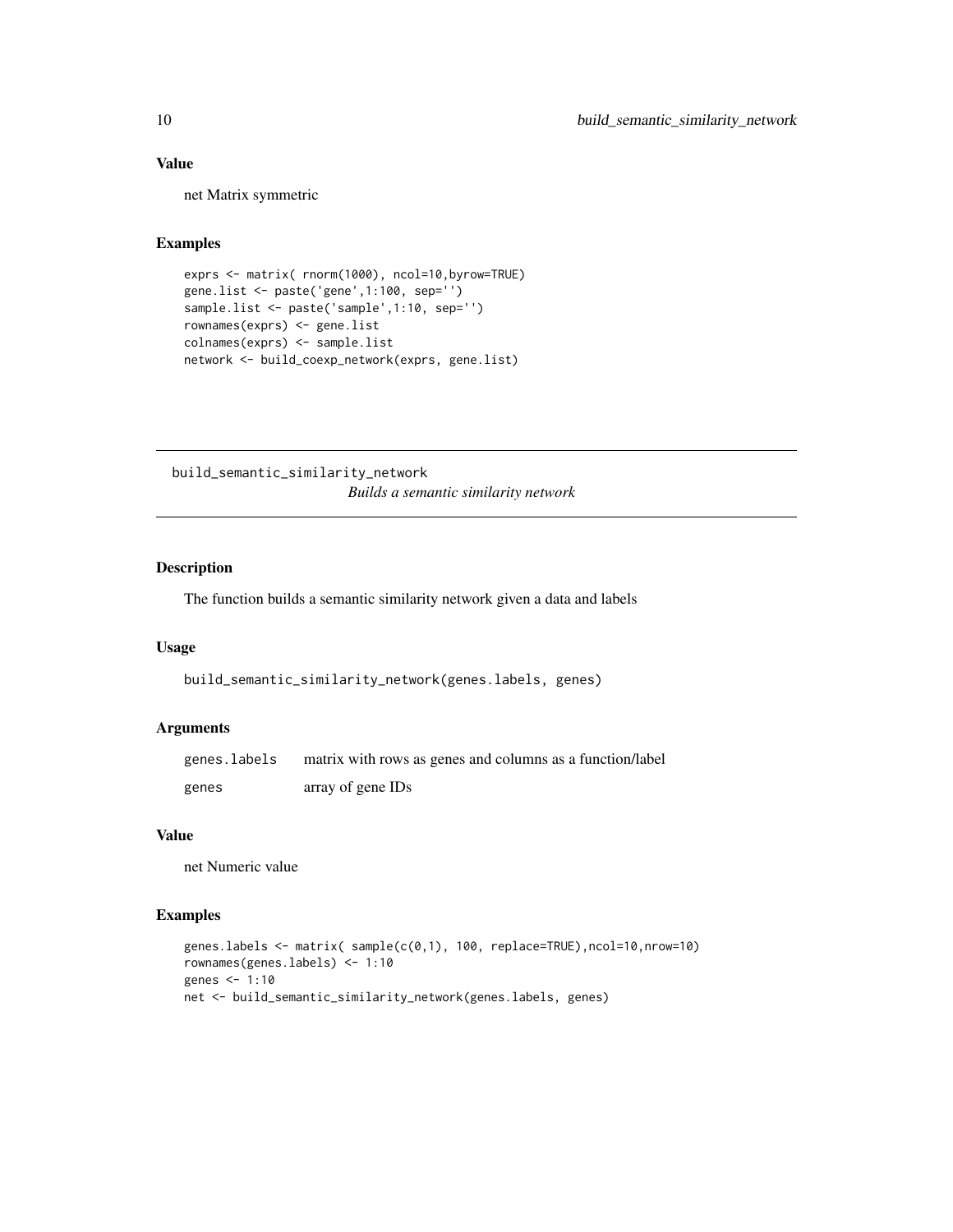<span id="page-10-0"></span>build\_weighted\_network

*Builds a weighted network*

#### Description

The function creates a gene-by-gene matrix with binary entries indicating interaction (1) or no interaction (0) between the genes.

#### Usage

build\_weighted\_network(data, list)

#### Arguments

| data | 3-column matrix, each row a pair indicating a relationship or interaction, and<br>the last column the weight |
|------|--------------------------------------------------------------------------------------------------------------|
| list | string array of genes/labels/ids                                                                             |

#### Value

net matrix characterizing interactions

#### Examples

```
data <- cbind(edgeA=c('gene1','gene2'),edgeB=c('gene3','gene3'), weight=c(0.5, 0.9))
list <- c('gene1','gene2','gene3')
network <- build_weighted_network(data,list)
```
<span id="page-10-1"></span>calculate\_multifunc *Performing multifunctionality analysis*

#### Description

The function performs multifunctionality analysis ([1]) for a set of annotated genes and creates a rank based optimallist. For annotations use an ontology that is large enough to serve as a prior (e.g. GO, Phenocarta).

#### Usage

calculate\_multifunc(genes.labels)

#### Arguments

genes.labels Annotation matrix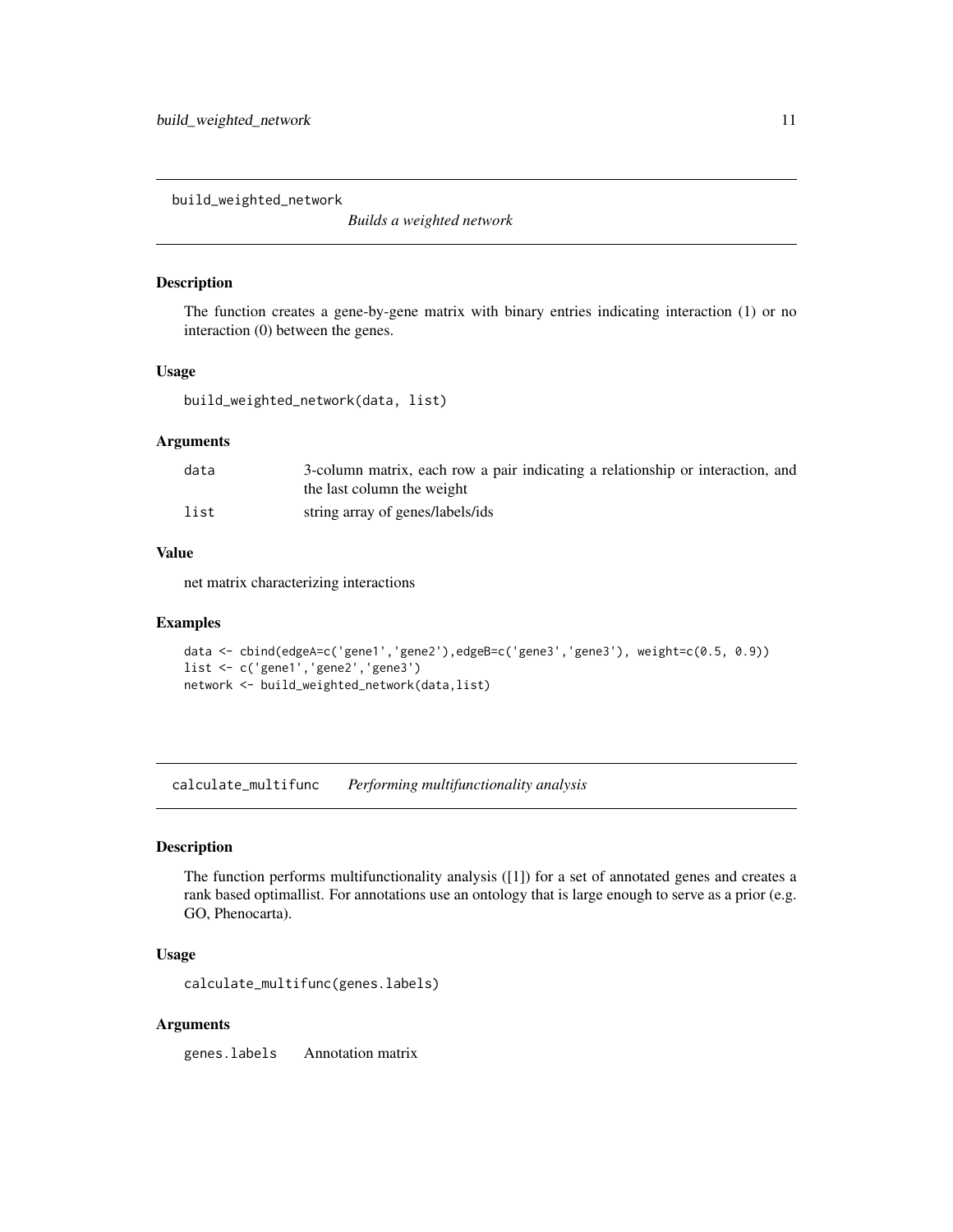#### <span id="page-11-0"></span>Value

gene.mfs Returns matrix with evaluation of gene function prediction by given labels:

### Examples

```
genes.labels <- matrix( sample(c(0,1), 100, replace=TRUE),ncol=10,nrow=10)
rownames(genes.labels) = paste('gene', 1:10, sep='')
colnames(genes.labels) = paste('label', 1:10, sep='')
mf <- calculate_multifunc(genes.labels)
```
conv\_smoother *Plot smoothed curve*

#### Description

The function plots a smoothed curve using the [convolve](#page-0-0) function.

#### Usage

```
conv_smoother(X, Y, window, raw = FALSE, output = FALSE, ...)
```
#### Arguments

| Χ      | numeric array                                  |
|--------|------------------------------------------------|
|        | numeric array                                  |
| window | numeric value indicating size of window to use |
| raw    | boolean                                        |
| output | boolean                                        |
|        | other input into the plot function             |

#### Value

smoothed X,Y and std Y matrix

```
x \le -1:1000y <- rnorm(1000)
conv <- conv_smoother(x,y,10)
```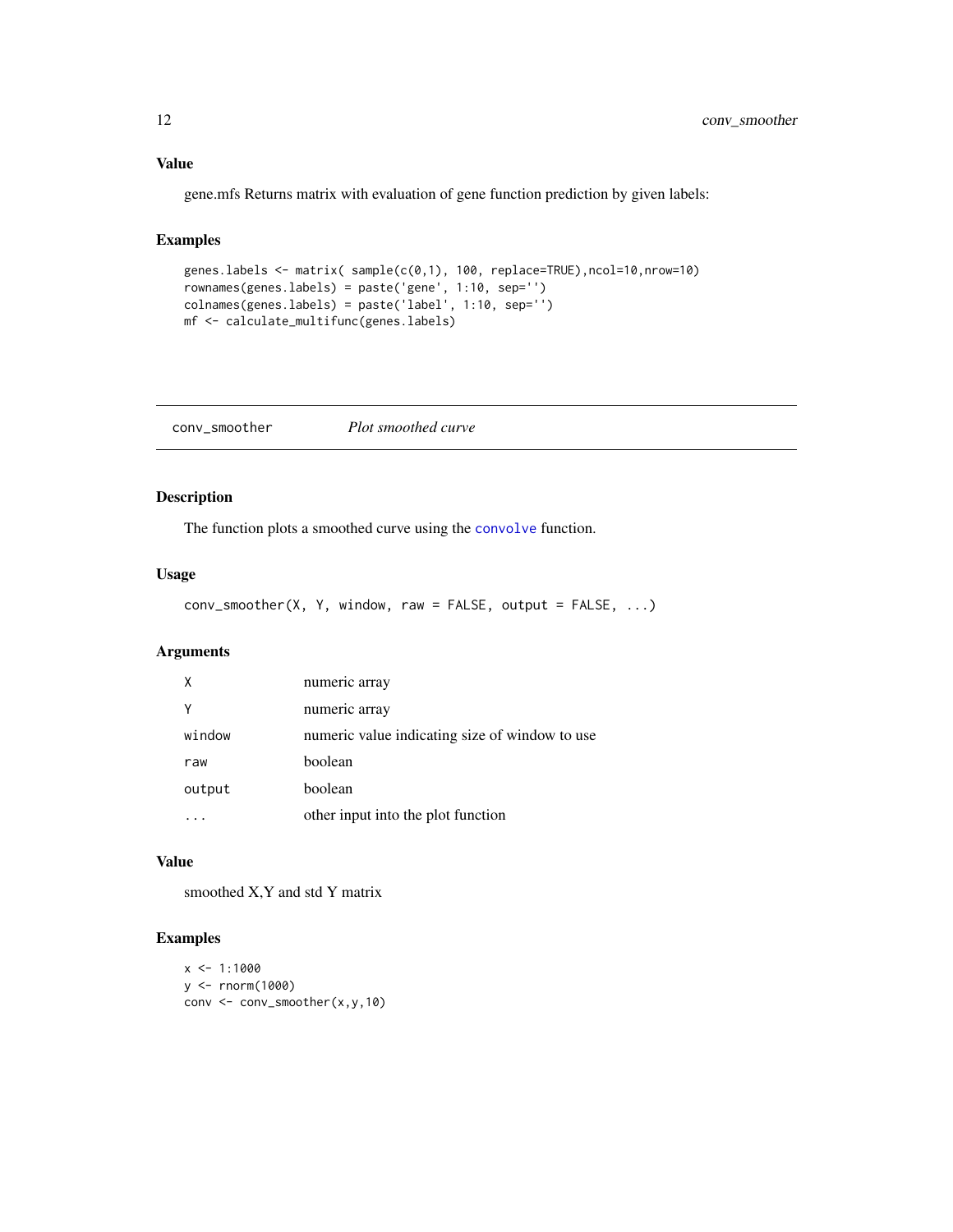<span id="page-12-0"></span>example\_annotations *Example of annotations*

#### Description

This dataset includes

example\_binary\_network

*Example of binary network*

#### Description

This dataset includes

#### Format

Matrices and vectors

example\_coexpression *Example of binary network*

### Description

This dataset includes

#### Format

Matrices and vectors

example\_neighbor\_voting

*Example of binary network*

#### Description

This dataset includes

#### Format

entrezID chromosomal start position, in base pairs name HUGO gene identifier species species disease disease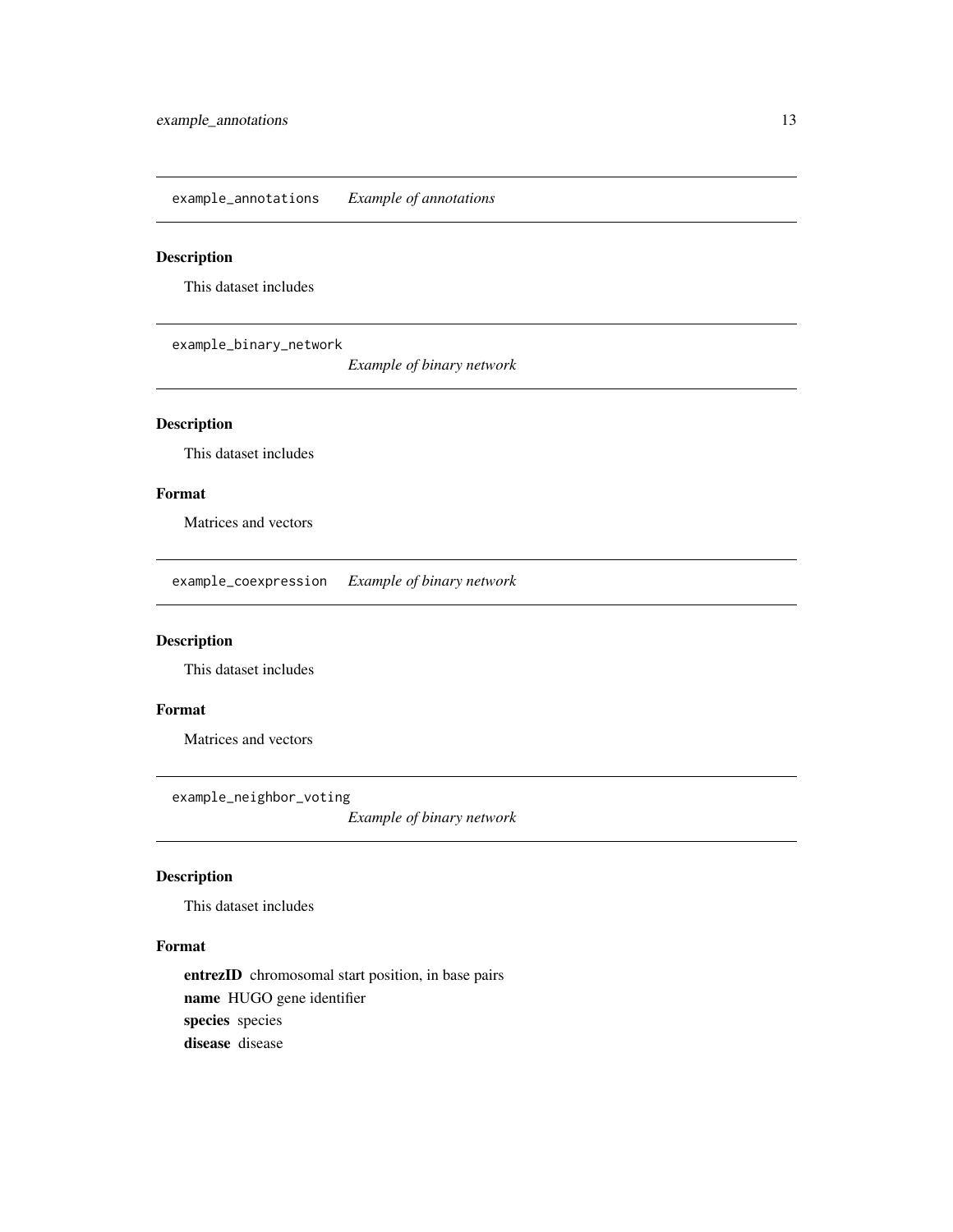<span id="page-13-0"></span>

The function extends a binary network by using the inverse of the path length between nodes as a weighted edge

#### Usage

extend\_network(net, max = 6)

#### Arguments

| net | matrix binary and symmetric     |
|-----|---------------------------------|
| max | numeric maximum number of jumps |

#### Value

ext\_net matrix dense and symmetric

#### Examples

```
net <- matrix( sample(c(0,1),36, replace=TRUE), nrow=6,byrow=TRUE)
ext_net <- extend_network(net)
```
filter\_network *Filter on matrix*

#### Description

The function filters out the rows or columns of a matrix such that the size of the group is exclusively between given min and max values

#### Usage

```
filter_network(network, flag = 1, min = 0, max = 1, ids = NA)
```

| network | numeric matrix                                      |
|---------|-----------------------------------------------------|
| flag    | numeric 1 for row filtering, 2 for column filtering |
| min     | numeric value                                       |
| max     | numeric value                                       |
| ids     | array to filter on                                  |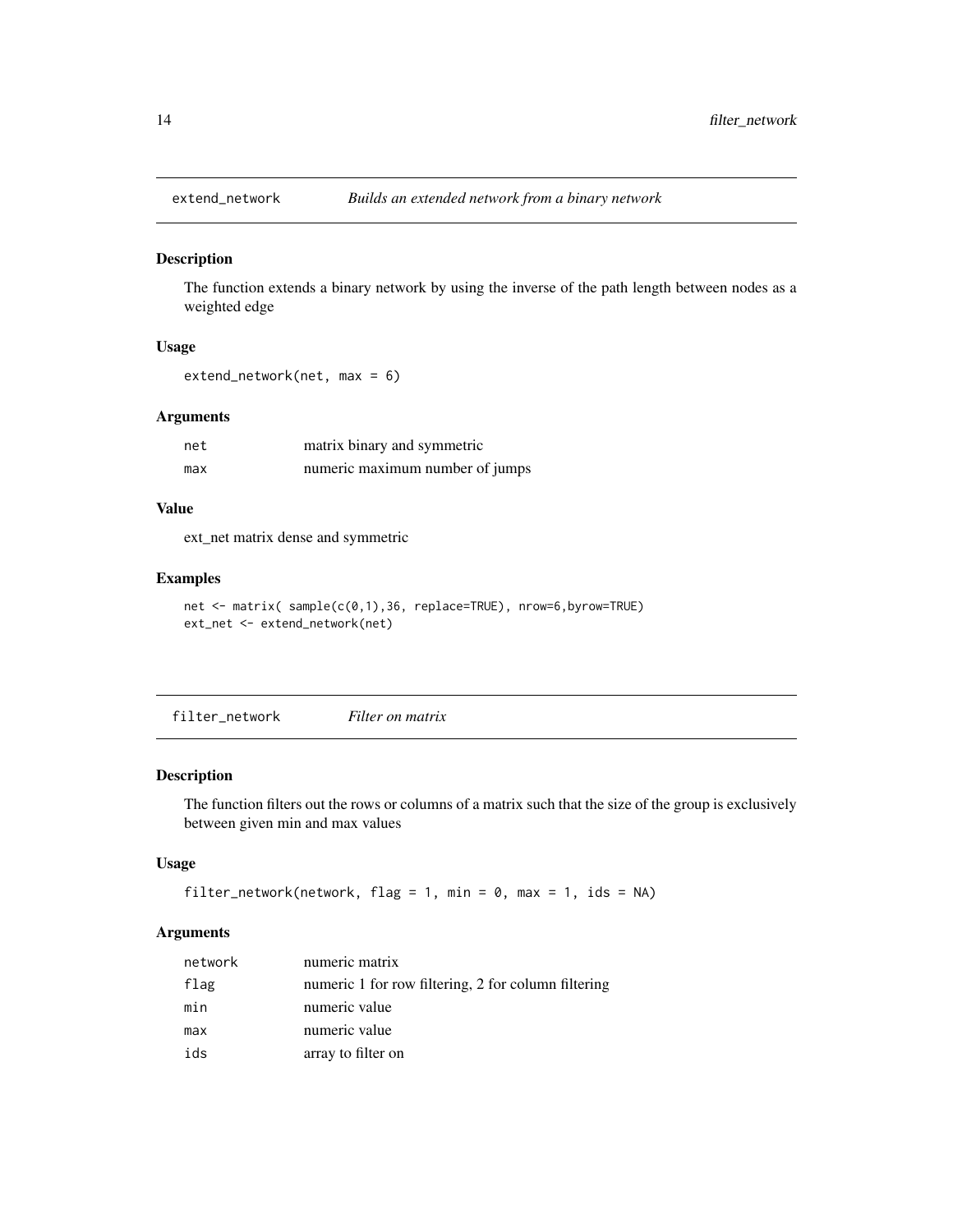#### <span id="page-14-0"></span>filter\_network\_cols 15

#### Value

network numeric matrix

#### Examples

```
net <- matrix( rnorm(10000), nrow=100)
filt_net <- filter_network(net,1,10,100)
```
filter\_network\_cols *Filter on columns*

#### Description

The function filters out the columns of a matrix such that the size of the group is exclusively between given min and max values

#### Usage

```
filter_network_cols(network, min = 0, max = 1, ids = NA)
```
#### Arguments

| network | numeric matrix |
|---------|----------------|
| min     | numeric value  |
| max     | numeric value  |
| ids     | array          |

#### Value

network numeric matrix

```
genes.labels <- matrix( sample( c(0,1), 10000, replace=TRUE), nrow=100)
rownames(genes.labels) = paste('gene', 1:100, sep='')
colnames(genes.labels) = paste('function', 1:100, sep='')
genes.labels <- filter_network_cols(genes.labels,50,200)
```

```
genes.labels <- matrix( sample( c(0,1), 10000, replace=TRUE), nrow=100)
rownames(genes.labels) = paste('gene', 1:100, sep='')
colnames(genes.labels) = paste('function', 1:100, sep='')
genes.labels <- filter_network_cols(genes.labels,ids = paste('function', 1:20, sep=''))
```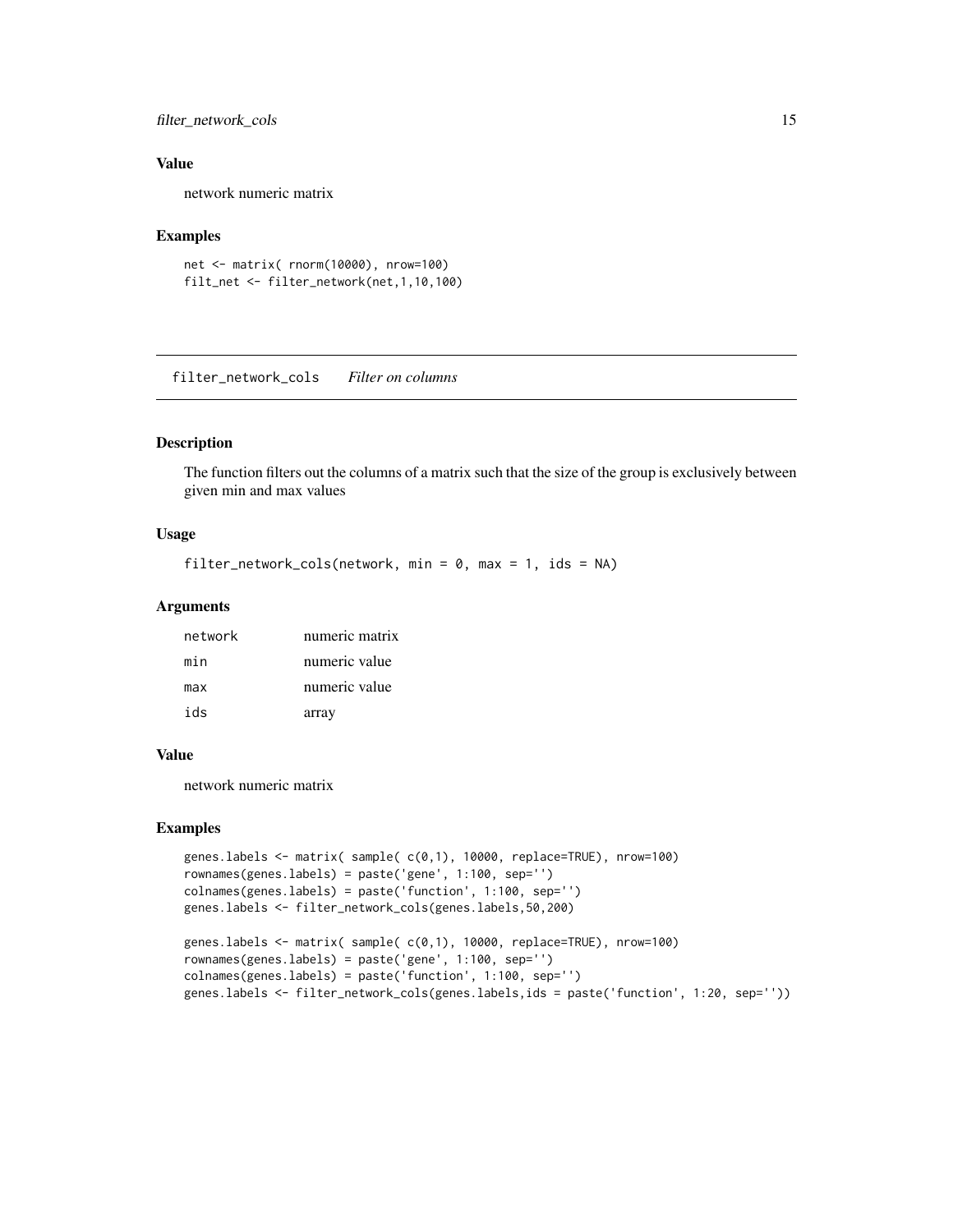<span id="page-15-0"></span>The function filters out the rows of a matrix such that the size of the group is exclusively between given min and max values

#### Usage

```
filter_network_rows(network, min = 0, max = 1, ids = NA)
```
#### Arguments

| network | numeric matrix     |
|---------|--------------------|
| min     | numeric value      |
| max     | numeric value      |
| ids     | array to filter on |

#### Value

network numeric matrix

```
genes.labels <- matrix( sample( c(0,1), 10000, replace=TRUE), nrow=100)
rownames(genes.labels) = paste('gene', 1:100, sep='')
colnames(genes.labels) = paste('function', 1:100, sep='')
genes.labels <- filter_network_rows(genes.labels,50,200)
genes.labels <- matrix( sample( c(0,1), 10000, replace=TRUE), nrow=100)
rownames(genes.labels) = paste('gene', 1:100, sep='')
colnames(genes.labels) = paste('function', 1:100, sep='')
genes.labels <- filter_network_rows(genes.labels,ids = paste('gene', 1:20, sep=''))
```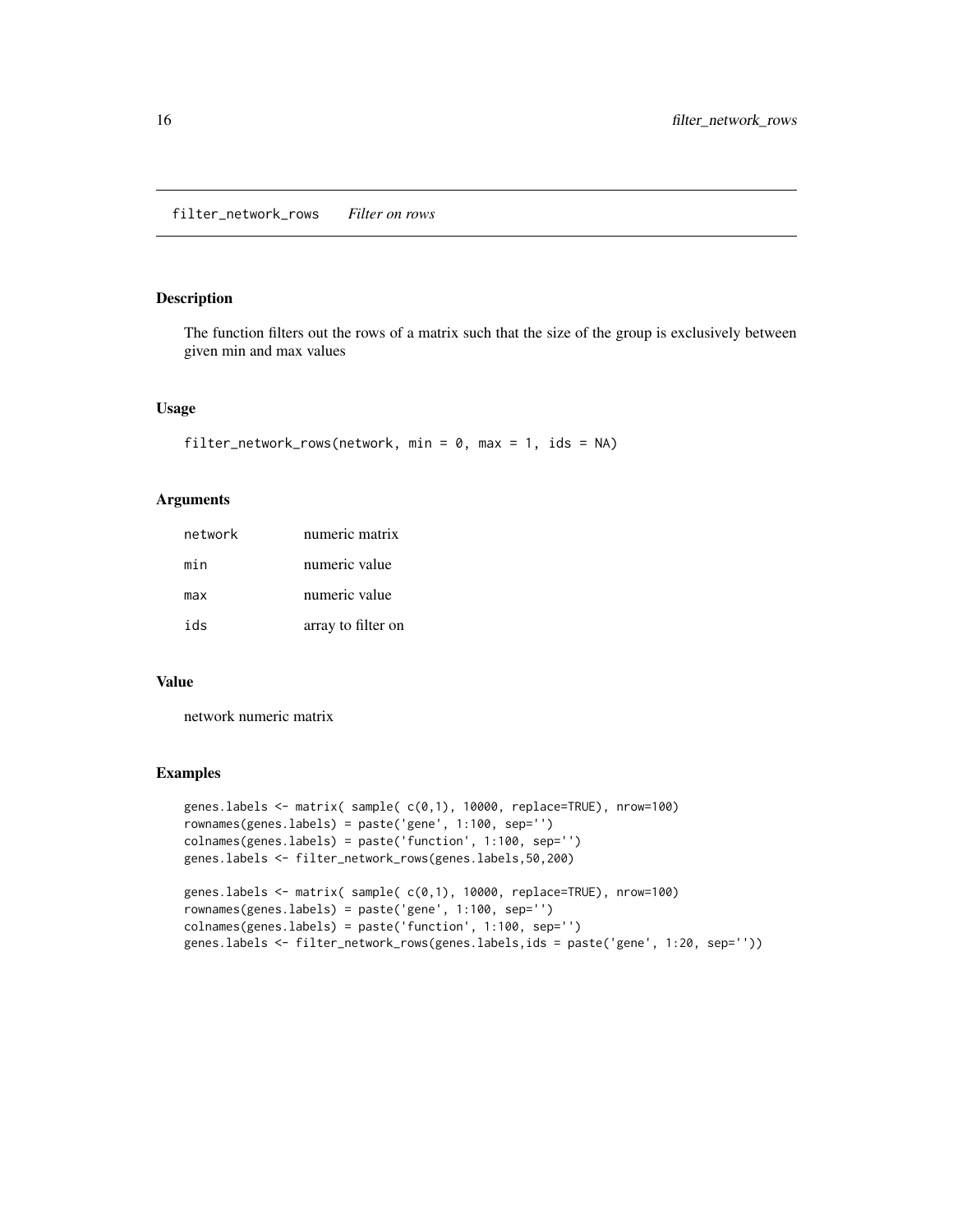<span id="page-16-0"></span>filter\_orthologs *Filter on orthologs*

#### Description

The function filters away the labels for the genes that are not in the orthologs list

#### Usage

filter\_orthologs(annotations, genelist, orthologs)

#### Arguments

| annotations | binary matrix      |
|-------------|--------------------|
| genelist    | array of gene ids  |
| orthologs   | array to filter on |

#### Value

annotations\_filtered binary matrix

#### Examples

```
genes.labels <- matrix( sample( c(0,1), 1000, replace=TRUE), nrow=100)
rownames(genes.labels) = paste('gene', 1:100, sep='')
colnames(genes.labels) = paste('function', 1:10, sep='')
gene.list <- paste('gene', 1:100, sep='')
orthologs <- paste('gene', (1:50)*2, sep='')
genes.labels.filt <- filter_orthologs(genes.labels, gene.list, orthologs)
```
fmeasure *Fmeasure of precision-recall*

#### Description

The function calculates fmeasure for a given beta of a precision-recall curve

#### Usage

fmeasure(recall, precis, beta = 1)

| recall | numeric array               |
|--------|-----------------------------|
| precis | numeric array               |
| beta   | numeric value, default is 1 |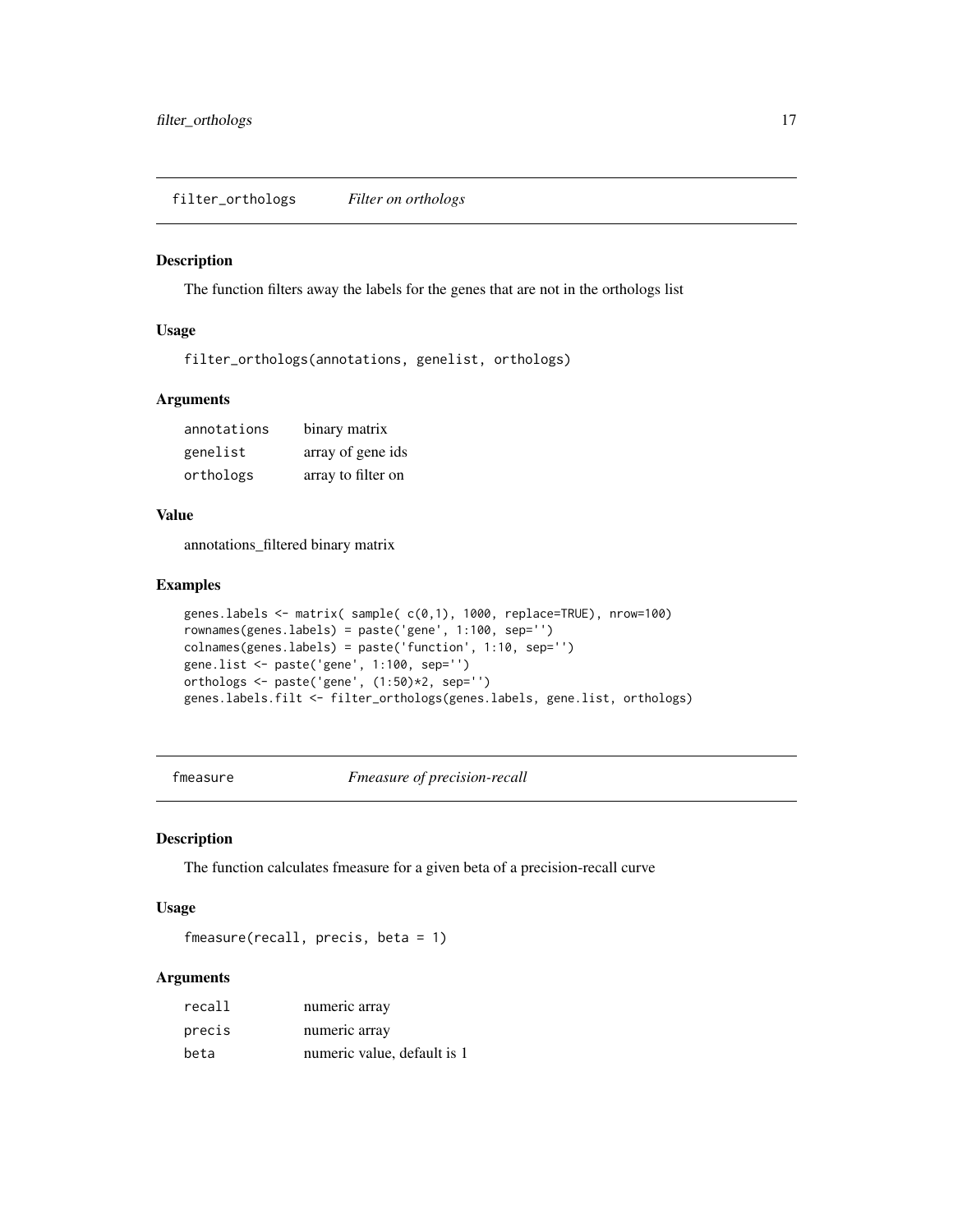#### Value

fmeasure Numeric value

#### Examples

```
labels \leq c (rep(0,10))
labels[c(1,3,5)] < -1scores <- 10:1
prc <- get_prc(scores, labels)
fm <- fmeasure(prc[,1], prc[,2])
```
genes *Genes from BIOGRID v3.4.126*

#### Description

An array containing identifiers for genes in biogrid

### Format

Array

genes List of Entrez identifiers

@source <http://thebiogrid.org/>

get\_auc *Calculates the area under a curve*

#### Description

The function calculates the area under the curve defined by x and y

#### Usage

get\_auc(x, y)

#### Arguments

| numeric array |
|---------------|
| numeric array |

#### Value

auc numeric value

<span id="page-17-0"></span>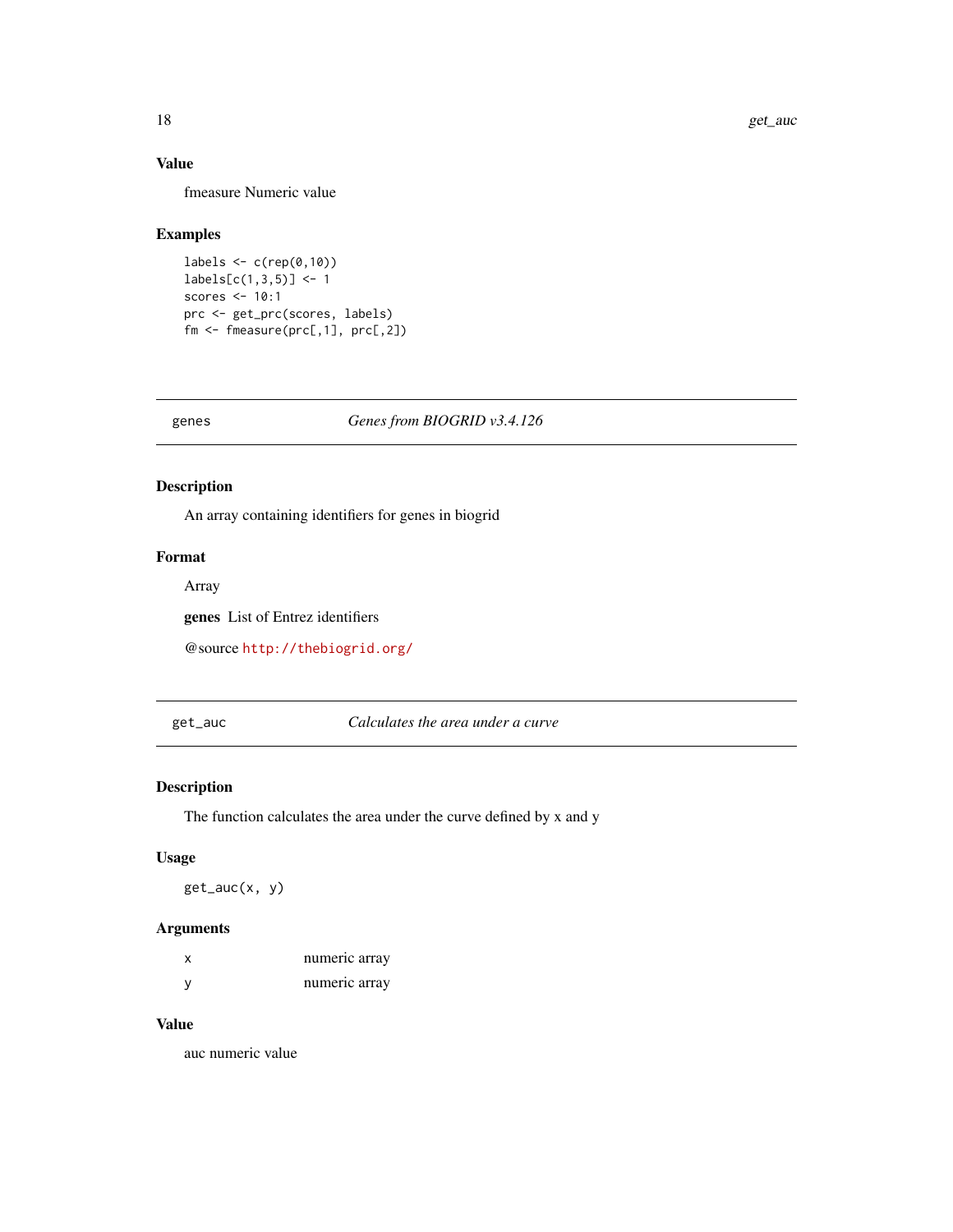### <span id="page-18-0"></span>get\_biogrid 19

#### Examples

```
x < -1:100y \le -1:100auc \leq get_auc(x,y)
```
#### get\_biogrid *Downloading and filtering BIOGRID*

#### Description

The function downloads the specifed version of biogrid for a particular taxon

#### Usage

```
get_biogrid(species = "9606", version = "3.5.181", interactions = "physical")
```
#### Arguments

| species      | numeric taxon of species                               |
|--------------|--------------------------------------------------------|
| version      | string of biogrid version                              |
| interactions | string stating either physical or genetic interactions |

#### Value

biogrid data.frame with interactions

get\_counts *Get counts*

#### Description

The function formats the count distribution from the histogram function

#### Usage

get\_counts(hist)

#### Arguments

hist histogram

#### Value

x,y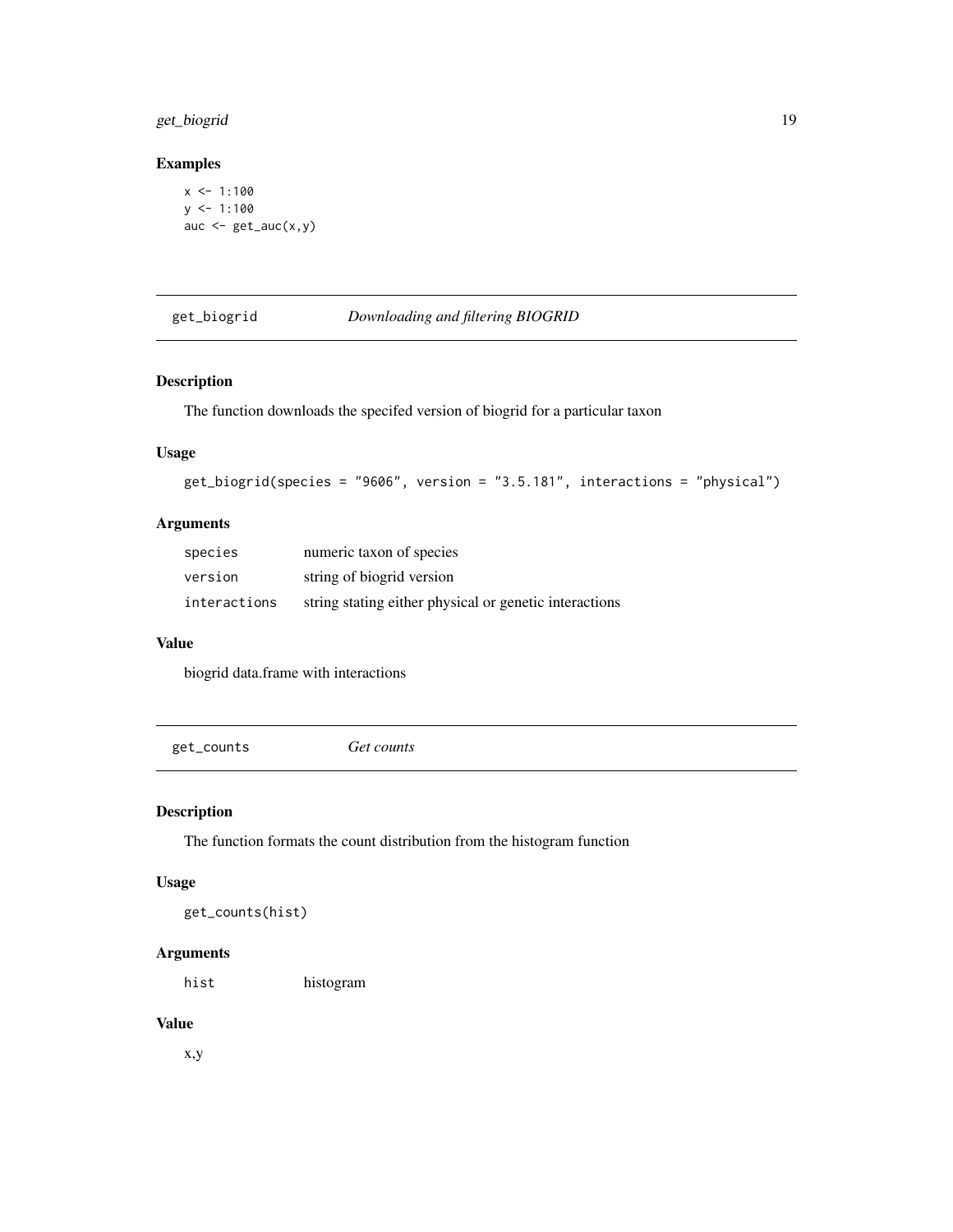#### Examples

```
x <- runif(1000)
counts <- get_counts( hist(x, plot=FALSE))
```
get\_density *Get density*

#### Description

The function formats the density distribution from the histogram function

#### Usage

get\_density(hist)

#### Arguments

hist histogram

#### Value

array

#### Examples

```
x <- runif(1000)
density <- get_density( hist(x, plot=FALSE))
```
get\_expression\_data\_gemma

*Obtain expression matrix from the GEMMA database*

#### Description

The function downloads and parses the expression matrix from the GEMMA database, specified by the GEO ID

#### Usage

get\_expression\_data\_gemma(gseid, filtered = "true")

| gseid    | GEO ID of the expression experiment            |
|----------|------------------------------------------------|
| filtered | flag to indicate whether or not the data is QC |

<span id="page-19-0"></span>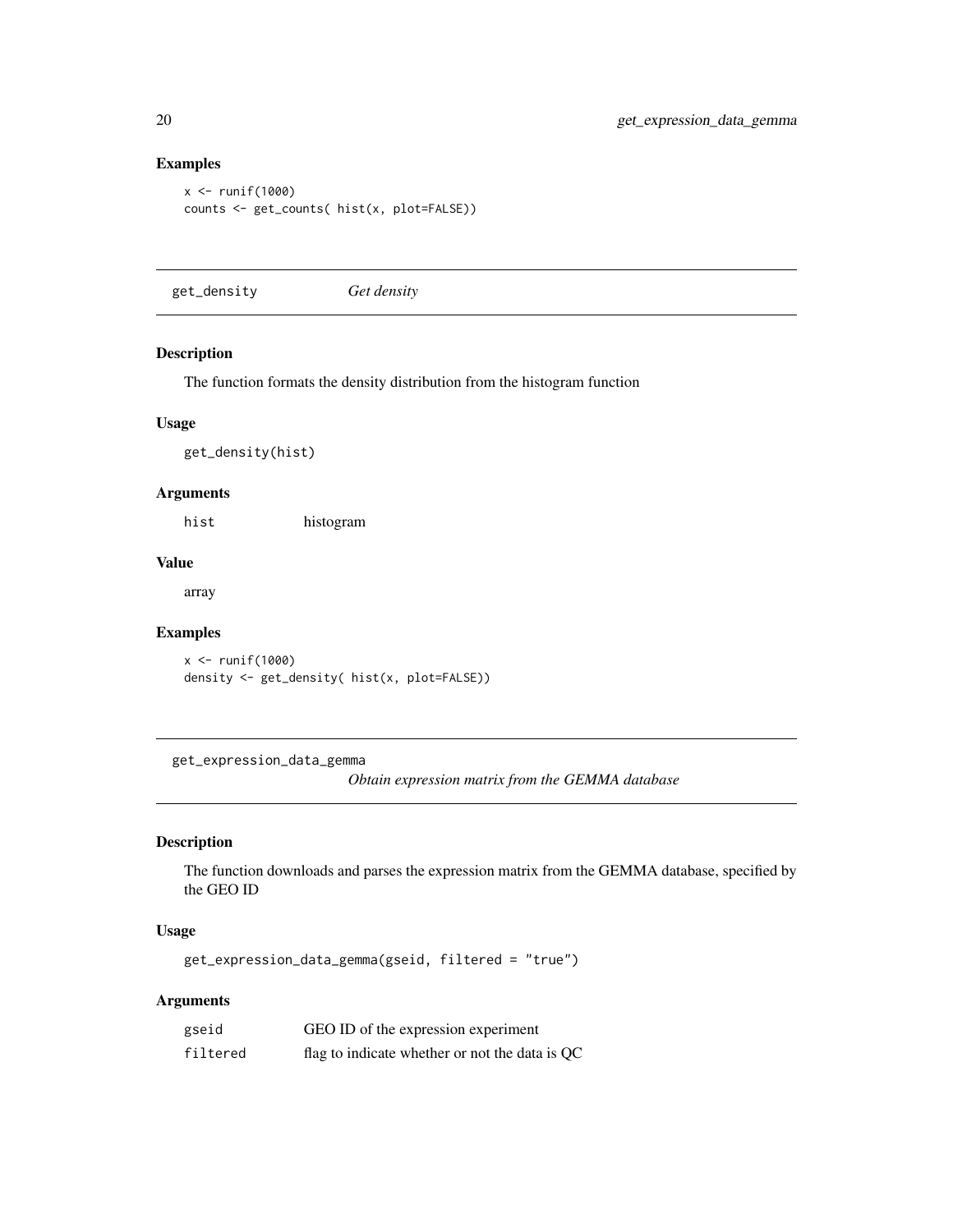#### <span id="page-20-0"></span>Value

list of genes and the expression matrix

<span id="page-20-1"></span>get\_expression\_matrix\_from\_GEO

*Obtain expression matrix from GEO database*

#### Description

The function downloads and parses the expression matrix from the GEO file specified by the GEO ID

#### Usage

get\_expression\_matrix\_from\_GEO(gseid)

#### Arguments

gseid GEO ID of the expression experiment

#### Value

list of genes and the expression matrix

get\_phenocarta *Downloading and filtering Phenocarta*

#### Description

The function downloads the latest version of phenocarta

#### Usage

```
get_phenocarta(species = "human", type = "all")
```
#### Arguments

| species | string |
|---------|--------|
| type    | string |

#### Value

data data.frame with phenocarta data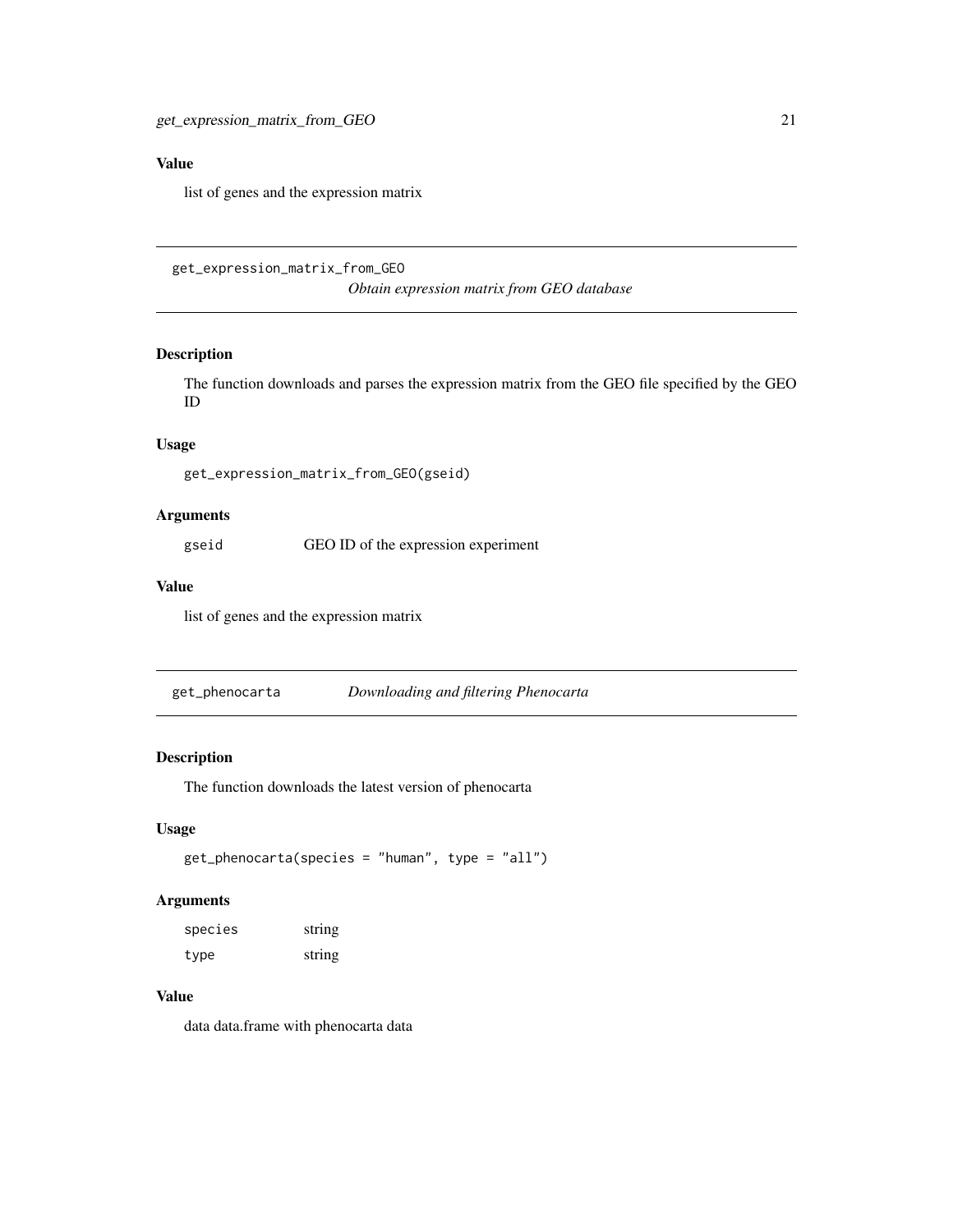<span id="page-21-0"></span>

The function calculates the recall and precision

#### Usage

get\_prc(ranks, labels)

#### Arguments

| ranks  | numeric array |
|--------|---------------|
| labels | binary array  |

#### Value

recall,precision numeric arrays

### Examples

labels  $\leq$  c(rep(0,10))  $labels[c(1,3,5)] < -1$ scores <- 10:1 ranks <- rank(scores) prc <- get\_prc(ranks, labels)

get\_roc *Build receiver operating characteristic curve*

#### Description

The function calculates the FPR and TRPR for the receiver operating characteristic (ROC)

#### Usage

get\_roc(ranks, labels)

| ranks  | numeric array |
|--------|---------------|
| labels | binary array  |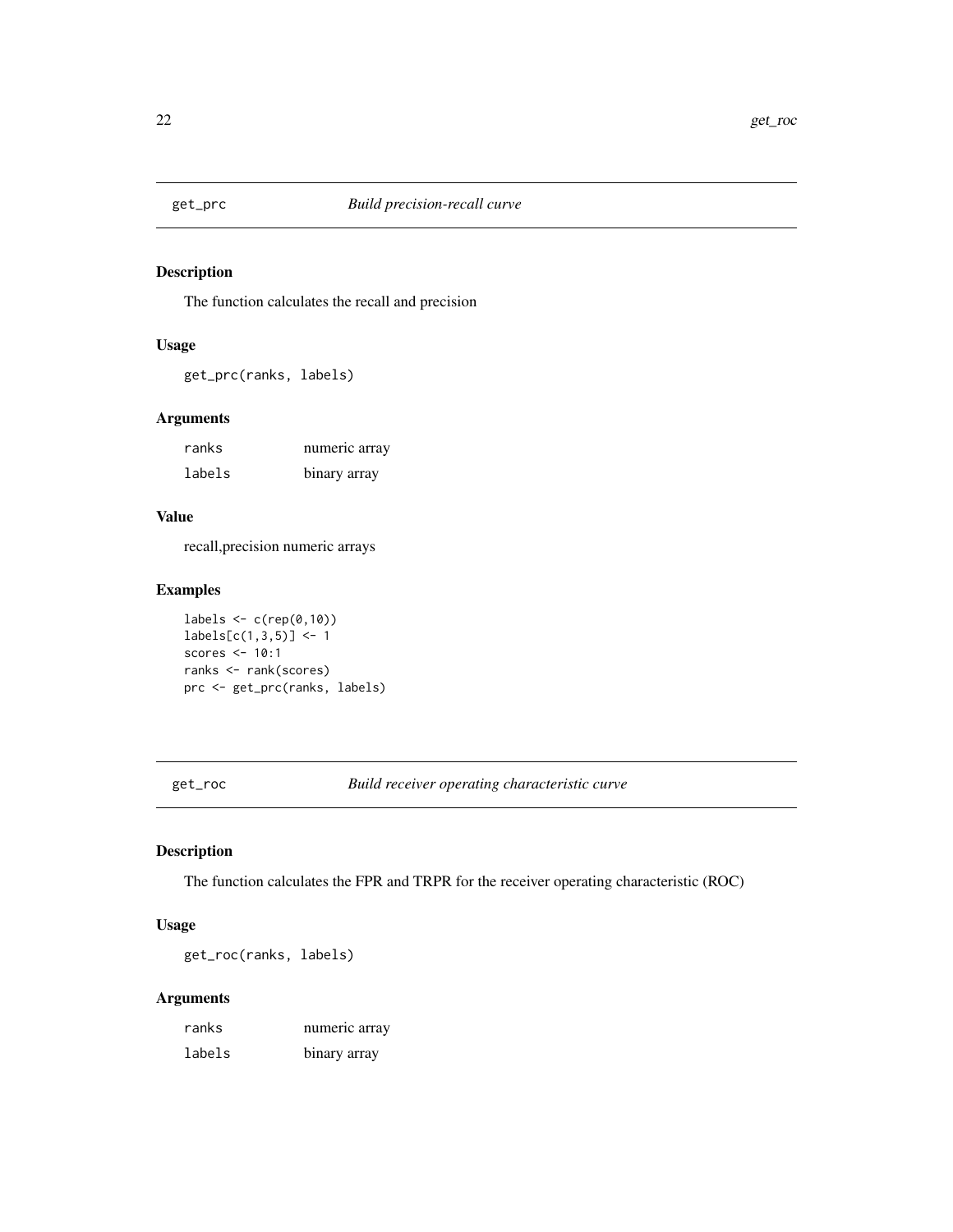#### <span id="page-22-0"></span>GO.human 23

#### Value

FPR,TPR numeric arrays

#### Examples

```
labels \leftarrow c(rep(\emptyset,1\emptyset))labels[c(1,3,5)] < -1scores <- 10:1
ranks <- rank(scores)
roc <- get_roc(ranks, labels)
```
GO.human *GO - human*

#### Description

A dataset of the gene GO associations

#### Format

A data frame with 2511938 rows and 4 variables:

name gene symbol entrezID entrez identifier GO gene ontology term ID evidence evidence code

@source <http://geneontology.org/>

GO.mouse *GO - mouse*

#### Description

A dataset of the gene GO associations

#### Format

A data frame with 2086086 rows and 4 variables:

name gene symbol entrezID entrez identifier GO gene ontology term ID evidence evidence code

@source <http://geneontology.org/>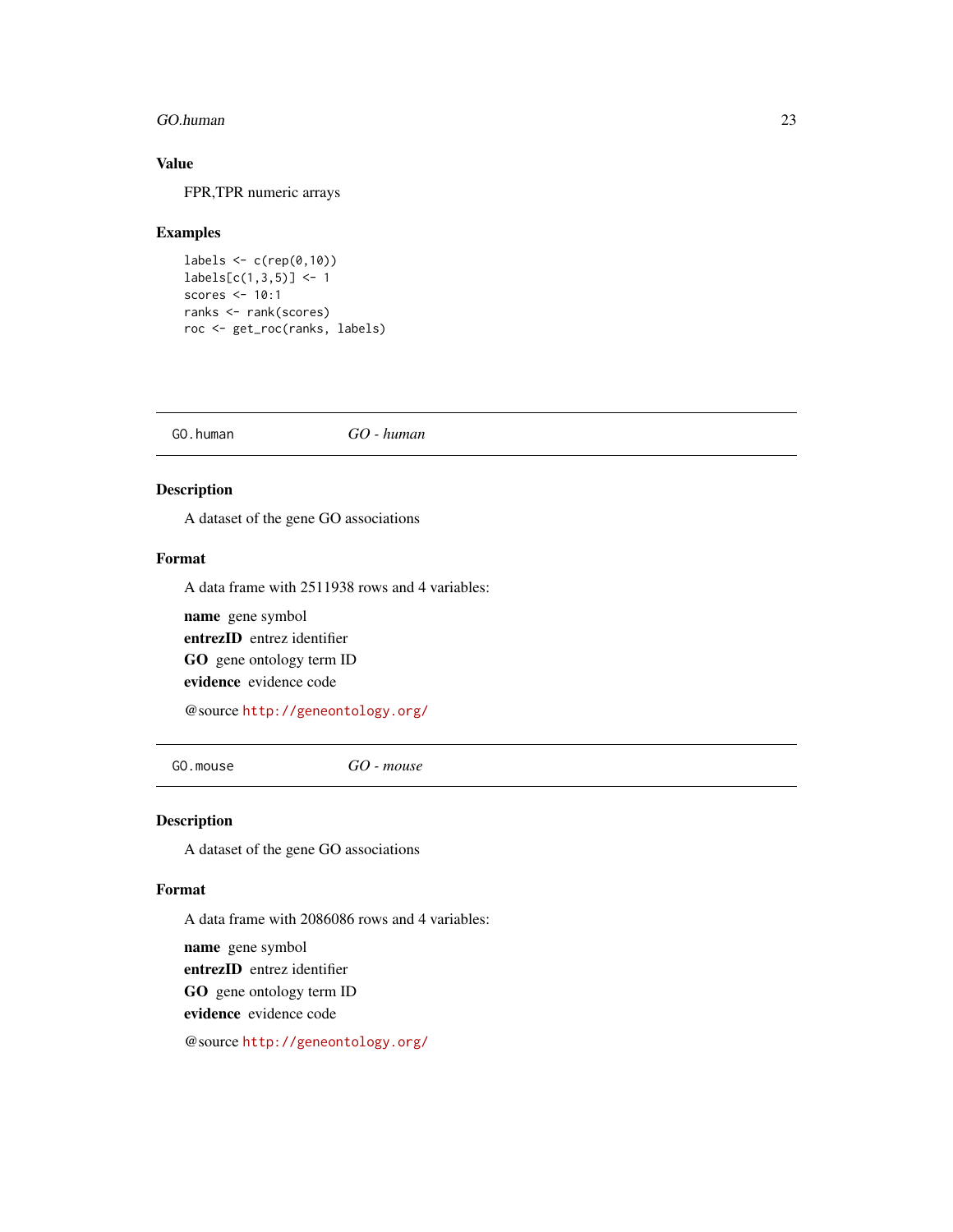<span id="page-23-0"></span>

A dataset of the gene ontology vocabulary

#### Format

A data frame with 42266 rows and 3 variables:

GOID GO identifier term GO description domain GO domain

@source <http://geneontology.org/>

make\_annotations *Creating gene annotations*

#### Description

The function annotates a list of genes according to a given ontology. It creates a binary matrix associating genes (rows) with labels (columns).

#### Usage

make\_annotations(data, listA, listB)

#### Arguments

| data  | 2-column matrix, each row a pair indicating a relationship or interaction |
|-------|---------------------------------------------------------------------------|
| listA | string array of genes                                                     |
| listB | string array of labels/functions                                          |

#### Value

net matrix binary

```
gene.list <- paste('gene', 1:100, sep='')
labels.list <- paste('labels', 1:10, sep='')
data <- matrix(0,nrow=100, ncol=2)
data[,1] <- sample(gene.list, 100, replace=TRUE)
data[,2] <- sample(labels.list, 100, replace=TRUE)
net <- make_annotations(data, gene.list, labels.list)
```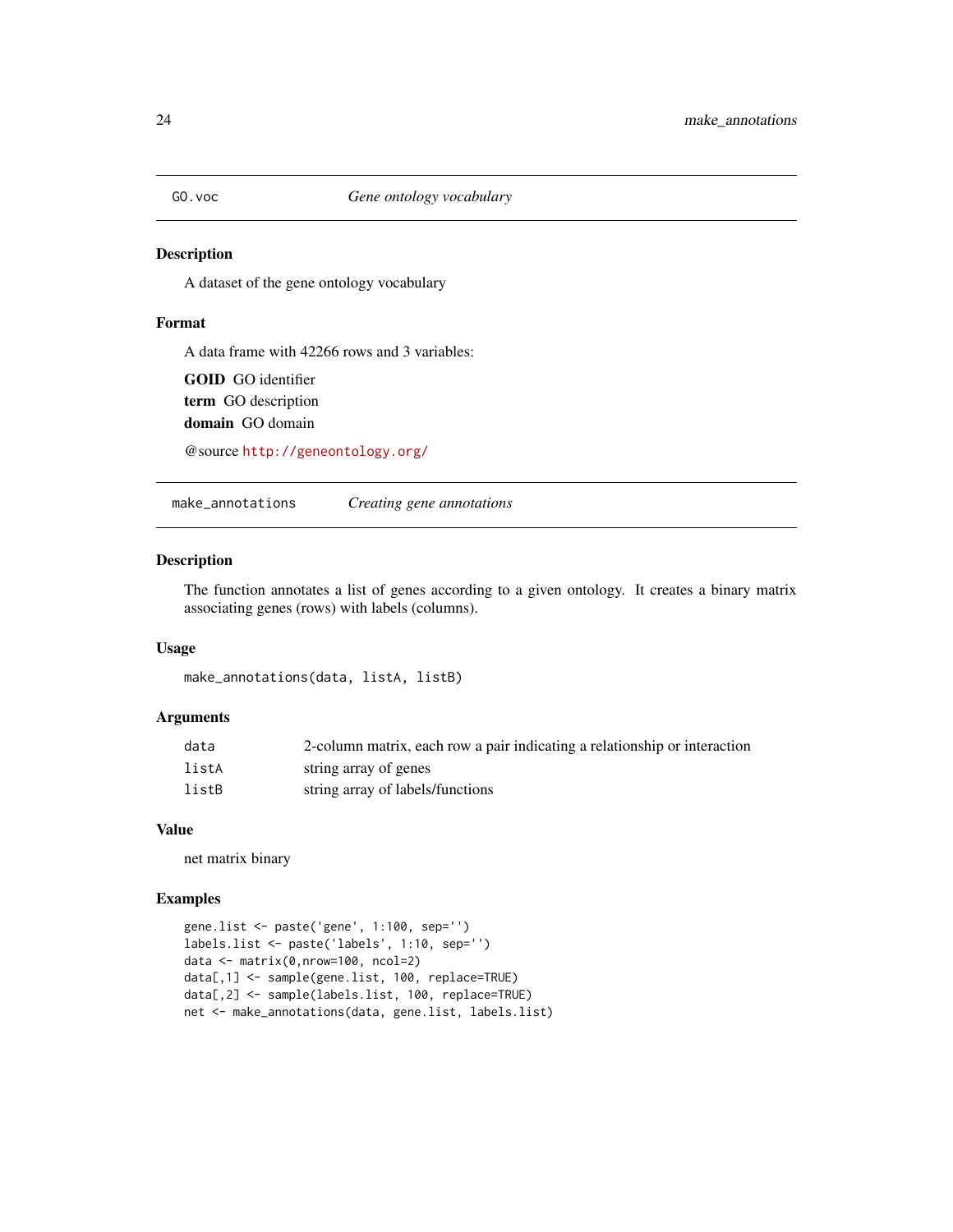<span id="page-24-0"></span>

The function extracts the list of all genes in the data set

#### Usage

```
make_genelist(gene_data_interacting)
```
#### Arguments

gene\_data\_interacting 2-column matrix, each row a pair indicating a relationship or interaction

#### Value

list array of data labels

#### Examples

```
gene.list <- paste('gene', 1:100, sep='')
data <- matrix(0,nrow=100, ncol=2)
data[,1] <- sample(gene.list, 50, replace=TRUE)
data[,2] <- sample(gene.list, 50, replace=TRUE)
genes <- make_genelist(data)
```
make\_gene\_network *Creating gene-by-gene network*

#### Description

The function creates a gene-by-gene matrix with binary entries indicating interaction (1) or no interaction (0) between the genes.

#### Usage

```
make_gene_network(data, list)
```

| data | 2-column matrix, each row a pair indicating a relationship or interaction |
|------|---------------------------------------------------------------------------|
| list | string array of genes                                                     |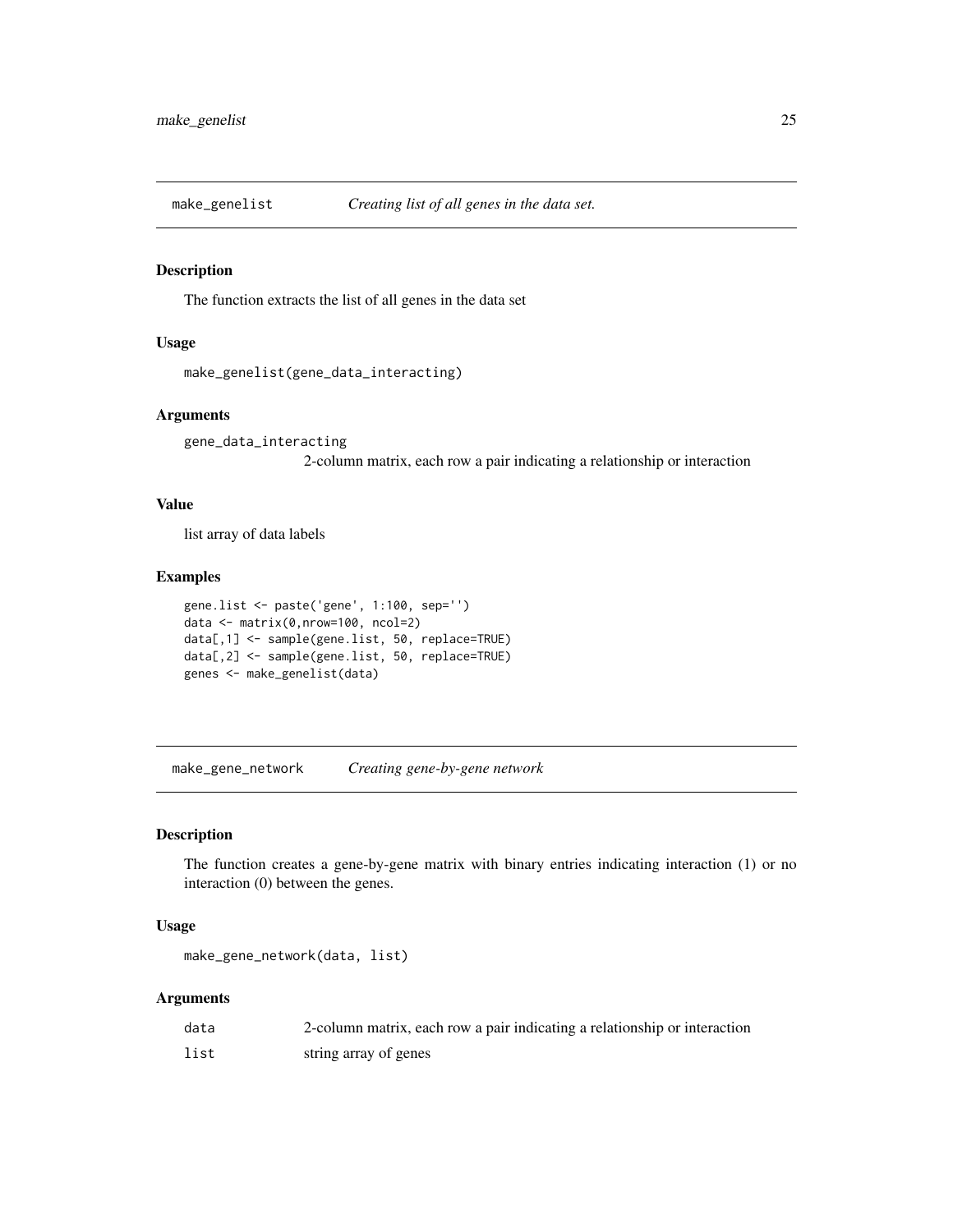#### <span id="page-25-0"></span>Value

net matrix binary characterizing interactions

#### Examples

```
gene.list <- paste('gene', 1:100, sep='')
data <- matrix(0,nrow=100, ncol=2)
data[,1] <- sample(gene.list, 100)
data[,2] <- sample(gene.list, 100)
net <- make_gene_network(data, gene.list)
```

| make_transparent | Make a color transparent (Taken from an answer on StackOverflow by |
|------------------|--------------------------------------------------------------------|
|                  | Nick Sabbe)                                                        |

#### Description

Make a color transparent (Taken from an answer on StackOverflow by Nick Sabbe)

#### Usage

```
make_transparent(color, alpha = 100)
```
#### Arguments

| color | color number, string or hexidecimal code |
|-------|------------------------------------------|
| alpha | numeric transparency                     |

#### Value

someColor rgb

<span id="page-25-1"></span>neighbor\_voting *Evaluating Gene Function Prediction*

#### Description

The function performs gene function prediction based on 'guilt by association' using cross validation ([1]). Performance and significance are evaluated by calculating the AUROC or AUPRC of each functional group.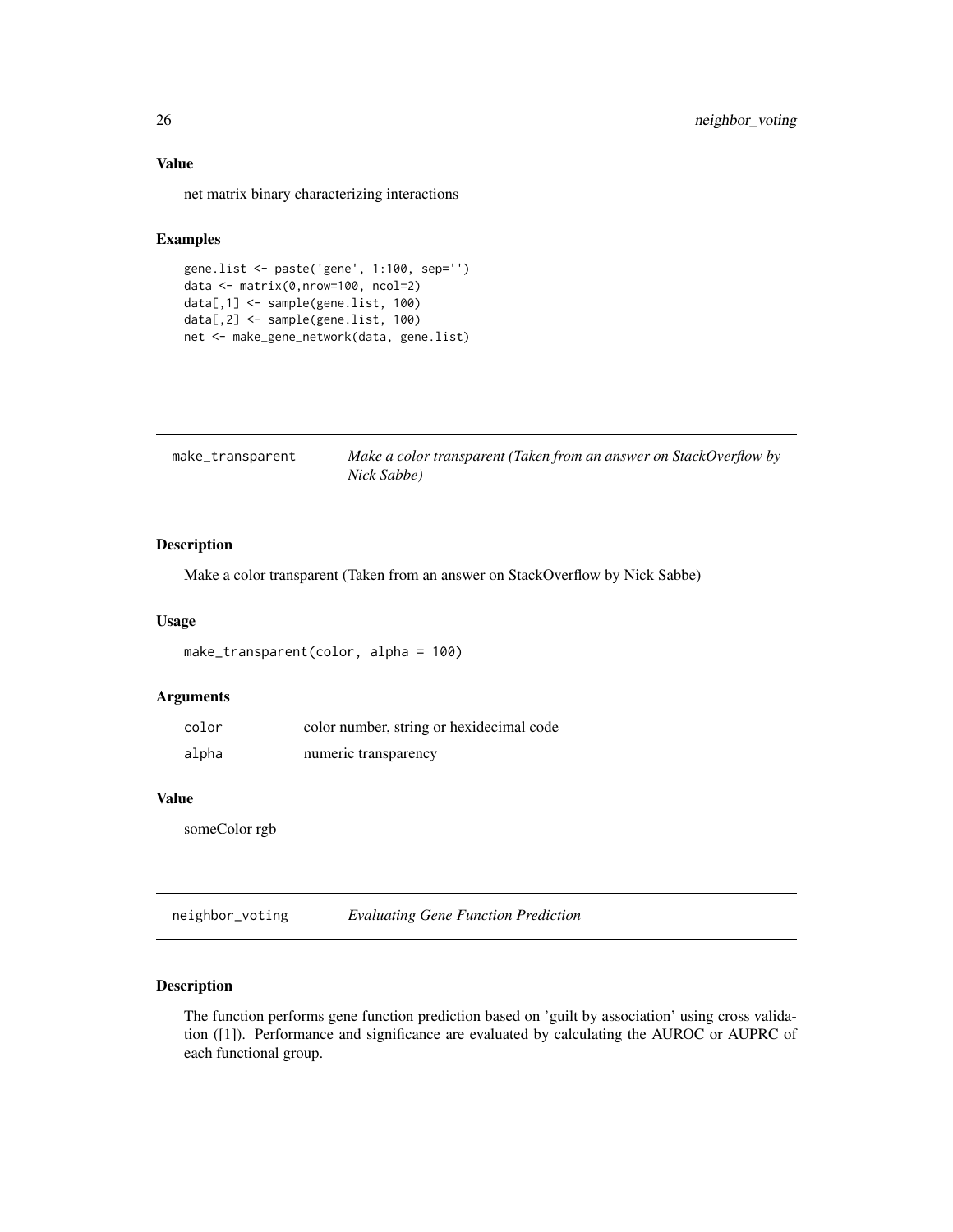<span id="page-26-0"></span>node\_degree 27

#### Usage

```
neighbor_voting(
  genes.labels,
  network,
  nFold = 3,
  output = "AUROC",
  FLAG_DRAW = FALSE
)
```
#### Arguments

| genes.labels | numeric array                                |
|--------------|----------------------------------------------|
| network      | numeric array symmetric, gene-by-gene matrix |
| nFold        | numeric value, default is 3                  |
| output       | string, default is AUROC                     |
| FLAG_DRAW    | binary flag to draw roc plot                 |

#### Value

scores numeric matrix with a row for each gene label and columns auc: the average area under the ROC or PR curve for the neighbor voting predictor across cross validation replicates avg\_node\_degree: the average node degree degree\_null\_auc: the area the ROC or PR curve for the node degree predictor

#### Examples

```
genes.labels <- matrix( sample( c(0,1), 1000, replace=TRUE), nrow=100)
rownames(genes.labels) = paste('gene', 1:100, sep='')
colnames(genes.labels) = paste('function', 1:10, sep='')
net <- cor( matrix( rnorm(10000), ncol=100), method='spearman')
rownames(net) <- paste('gene', 1:100, sep='')
colnames(net) <- paste('gene', 1:100, sep='')
aurocs <- neighbor_voting(genes.labels, net, output = 'AUROC')
avgprcs <- neighbor_voting(genes.labels, net, output = 'PR')
```

```
node_degree Calculate node degree
```
#### Description

The function calculates the node degree of a network

#### Usage

node\_degree(net)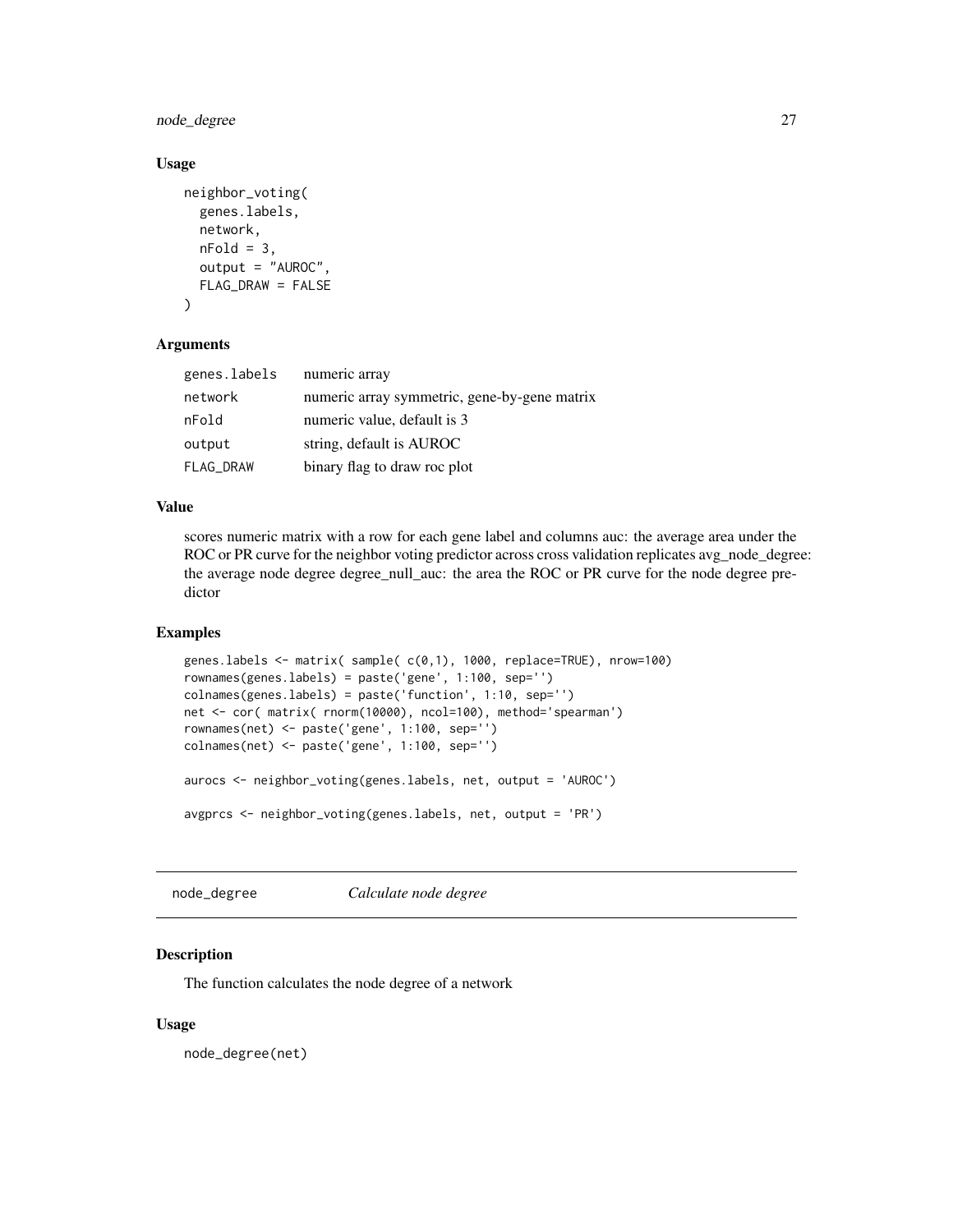<span id="page-27-0"></span>28 orthogonal control of the control of the control of the control of the control of the control of the control of the control of the control of the control of the control of the control of the control of the control of th

#### Arguments

net numeric matrix

#### Value

node\_degree numeric array

#### Examples

```
net <- cor( matrix(rnorm(1000), ncol=10))
n < -10net <- matrix(rank(net, na.last = 'keep', ties.method = 'average'), nrow = n, ncol = n)
net <- net/max(net, na.rm=TRUE)
nd <- node_degree(net)
```
ortho *Gene orthologs*

### Description

A list containing identifiers for the subsets of gene orthologs

#### Format

List orthologs for 5 species

dros List of Entrez identifiers, Drosophila

celeg List of Entrez identifiers, C. elegans

yeast List of Entrez identifiers, Yeast

mouse List of Entrez identifiers, Mouse

zf List of Entrez identifiers, Zebrafish

@source <http://useast.ensembl.org/index.html/>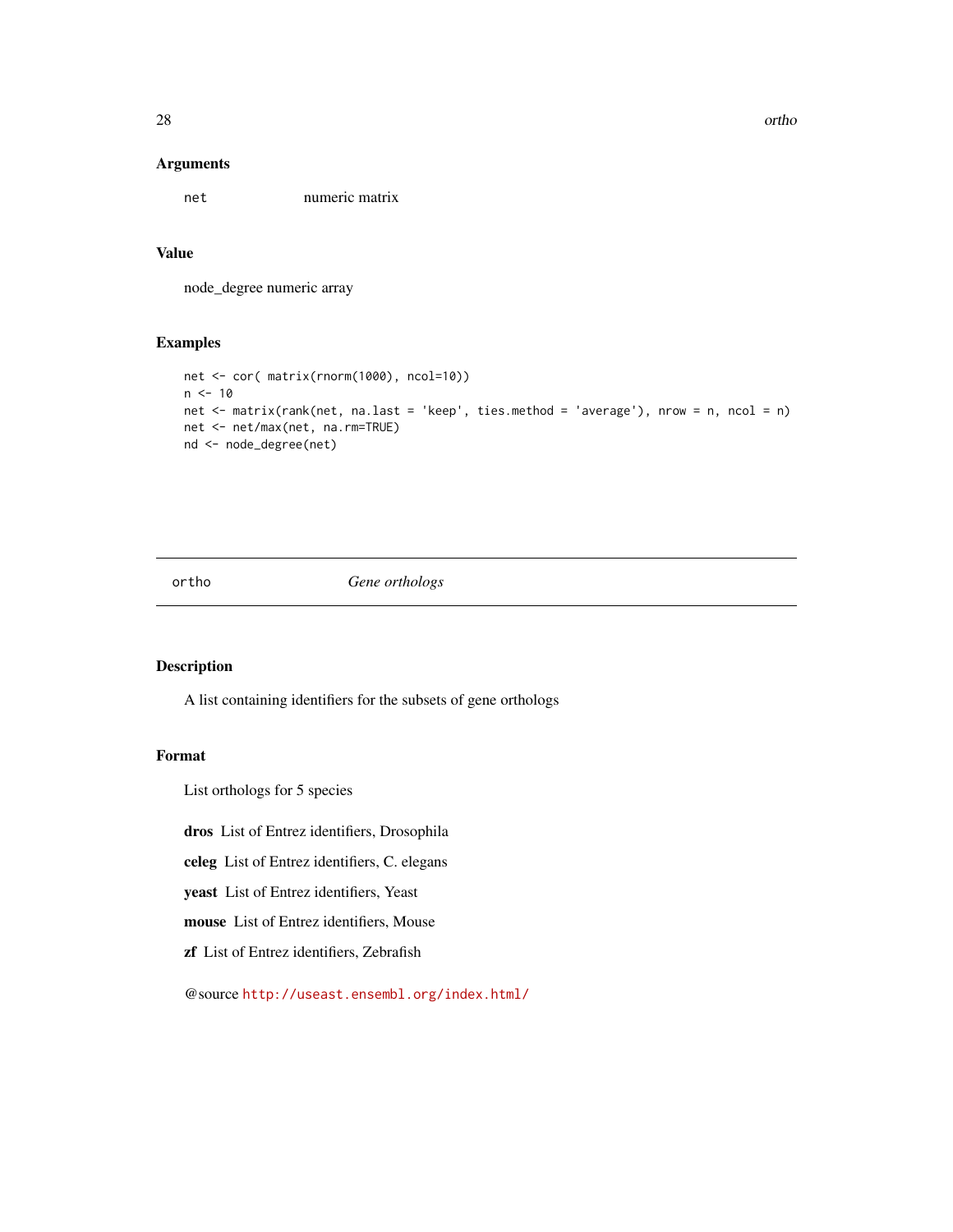<span id="page-28-0"></span>

A dataset of gene disease associations

#### Format

A data frame with 142272 rows and 4 variables:

entrezID chromosomal start position, in base pairs name HUGO gene identifier species species disease disease

@source <http://www.chibi.ubc.ca/Gemma/phenotypes.html>

plot\_densities *Plot densities*

#### Description

The function plots multiple density curves and compares their modes

#### Usage

```
plot_densities(
 hists,
  id,
  col = c("lightgrey"),
 xlab = "",
 ylab = "Density",
 mode = "hist"
)
```

| hists | list of histogram objects or density objects |
|-------|----------------------------------------------|
| id    | string                                       |
| col   | color for shading                            |
| xlab  | string x-axis label                          |
| vlab  | string y-axis label                          |
| mode  | flag indicating histogram or density         |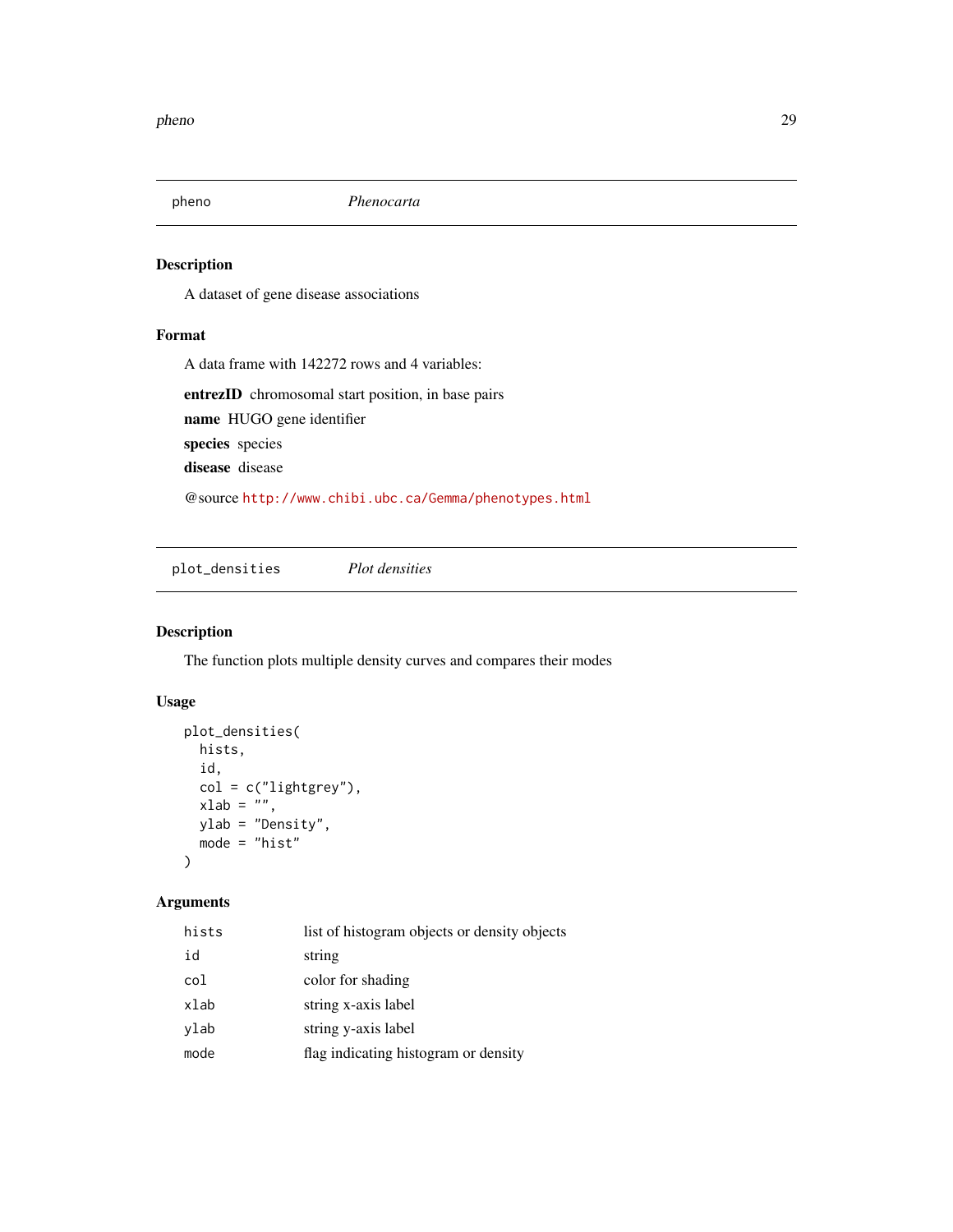#### Value

null

#### Examples

```
aurocsA <- density((runif(1000)+runif(1000)+runif(1000)+runif(1000))/4)
aurocsB <- density((runif(1000)+runif(1000)+runif(1000))/3)
aurocsC <- density(runif(1000))
hists <- list(aurocsA, aurocsB, aurocsC)
temp <- plot_densities(hists,'', mode='density')
```
plot\_density\_compare *Plot density comparisons*

#### Description

The function plots two density curves and compares their modes

#### Usage

```
plot_density_compare(
  aucA,
  aucB,
 col = "lightgrey",
  xlab = "AUROC (neighbor voting)",
 ylab = "Density",
 mode = TRUE\mathcal{L}
```
#### Arguments

| aucA | numeric array of aurocs      |
|------|------------------------------|
| aucB | numeric array of aurocs      |
| col  | color of lines               |
| xlab | string label                 |
| ylab | string label                 |
| mode | boolean to plot mode or mean |

#### Value

null

<span id="page-29-0"></span>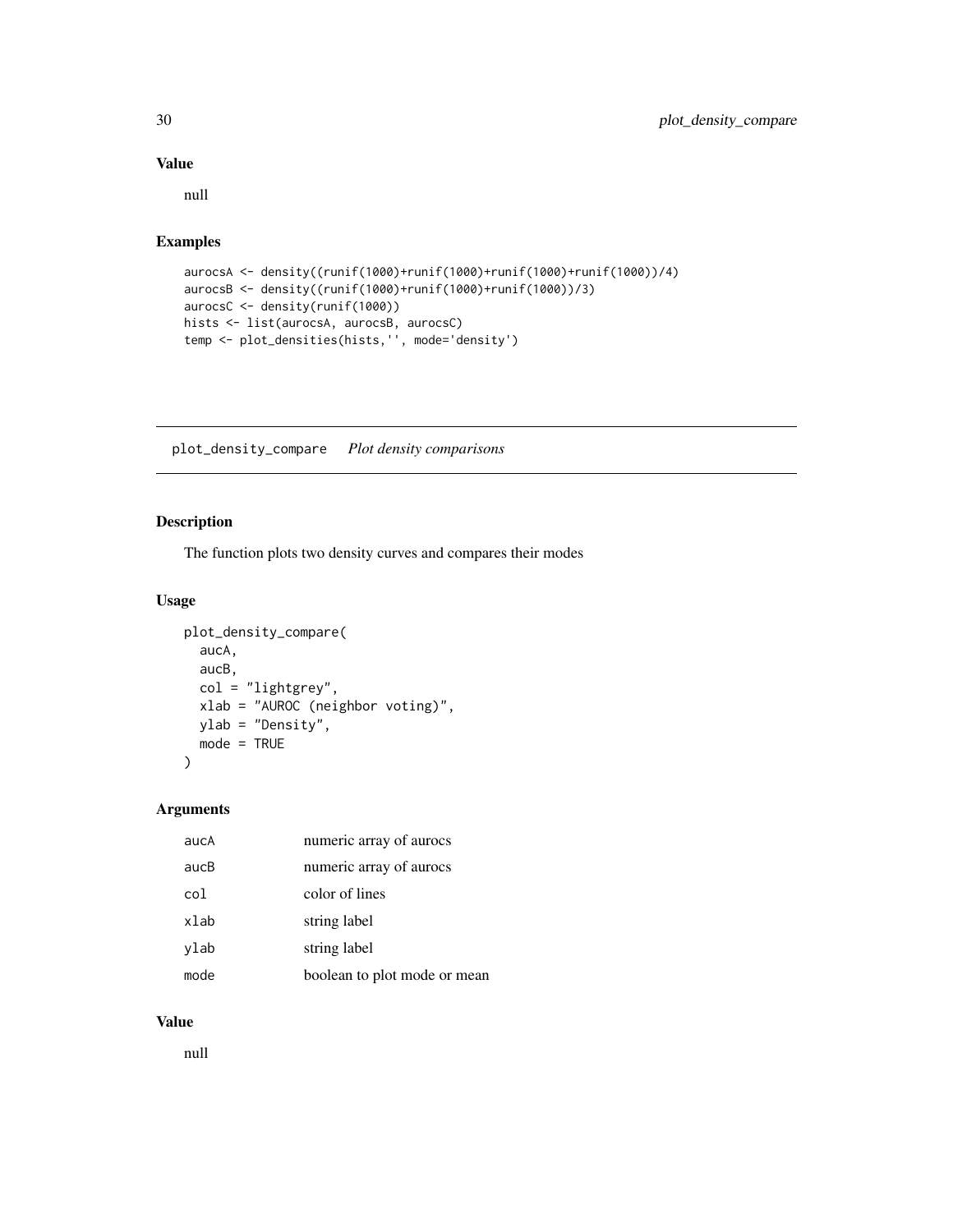#### <span id="page-30-0"></span>plot\_distribution 31

#### Examples

```
aurocsA <- (runif(1000)+runif(1000)+runif(1000)+runif(1000))/4
aurocsB <- runif(1000)
plot_density_compare(aurocsA, aurocsB)
```
plot\_distribution *Plot distribution histogram*

#### Description

The function plots a the distribution of AUROCs

#### Usage

```
plot_distribution(
  auc,
 b = 20,col = "lightgrey",
 xlab = "",
 ylab = "Density",
 xlim = c(0.4, 1),ylim = c(0, 5),med = TRUE,avg = TRUE,density = TRUE,
 bars = FALSE
)
```

| auc     | numeric aucs                |
|---------|-----------------------------|
| b       | array of breaks             |
| col     | color of line               |
| xlab    | string label                |
| ylab    | string label                |
| xlim    | range of values for xaxis   |
| vlim    | range of values for yaxis   |
| med     | boolean to plot median auc  |
| avg     | boolean to plot average auc |
| density | boolean                     |
| bars    | boolena for barplot         |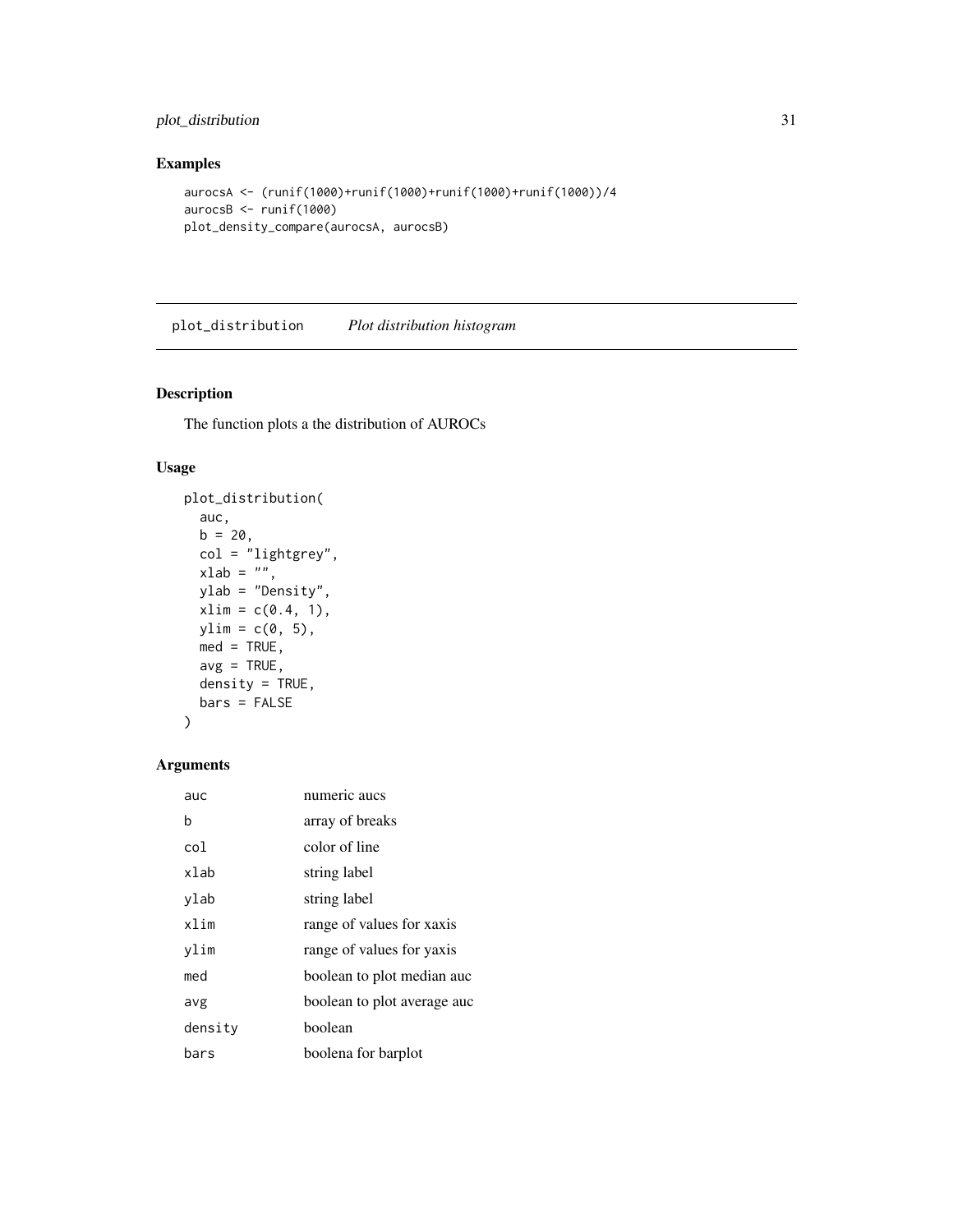#### Value

auc list and quartiles

#### Examples

```
aurocs <- (runif(1000)+runif(1000)+runif(1000)+runif(1000))/4
d <- plot_distribution(aurocs)
```
plot\_network\_heatmap *Plot network heatmap*

### Description

The function draws a heatmap to visualize a network

#### Usage

```
plot_network_heatmap(net, colrs)
```
#### Arguments

| net   | a numeric matrix of edge weights      |
|-------|---------------------------------------|
| colrs | a range of colors to plot the network |

#### Value

null

```
network <- cor(matrix( rnorm(10000), nrow=100))
plot_network_heatmap(network)
```
<span id="page-31-0"></span>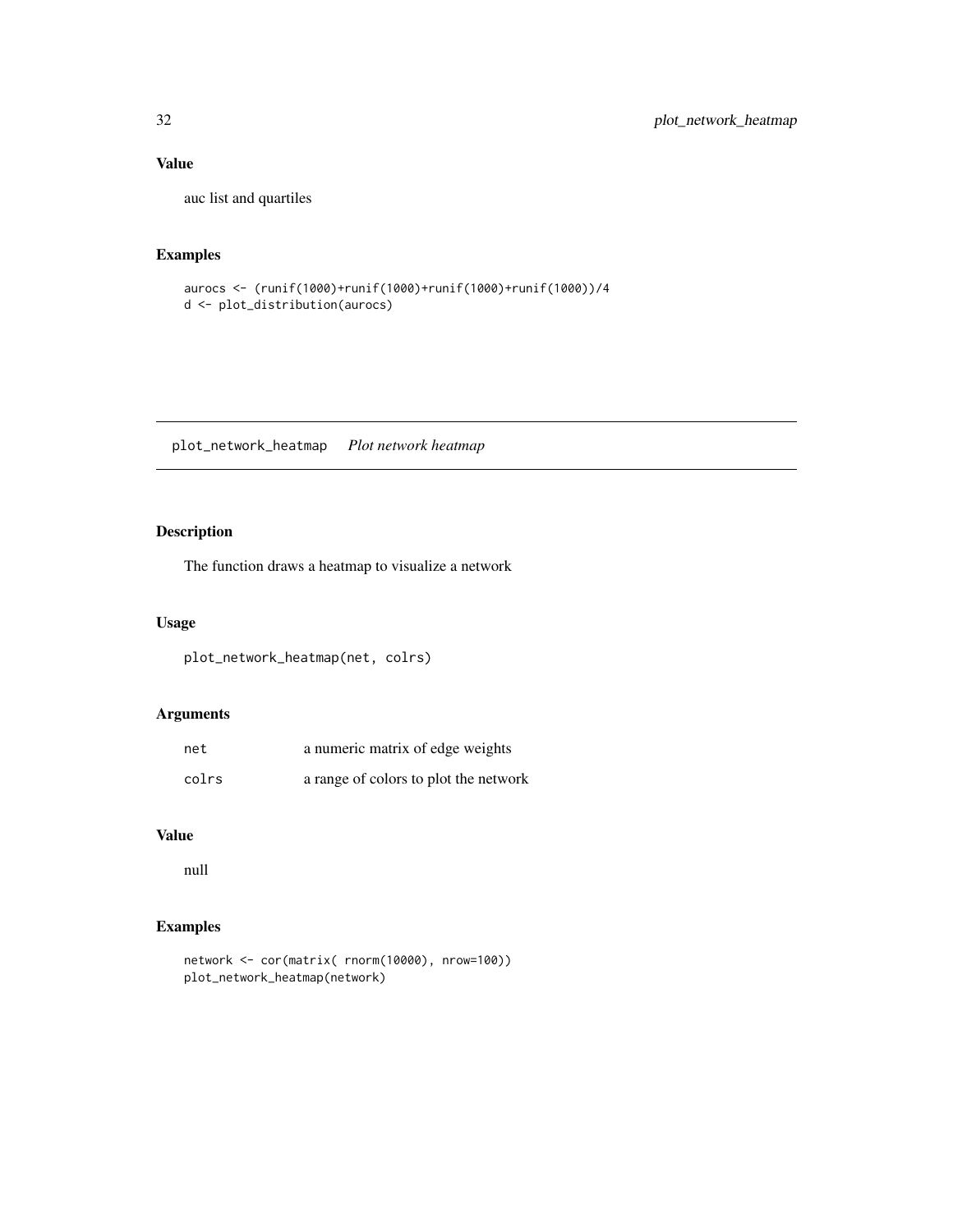<span id="page-32-0"></span>

The function calculates the precision and recall and plots the curve

#### Usage

plot\_prc(scores, labels)

#### Arguments

| scores | numeric array |
|--------|---------------|
| labels | binary array  |

#### Value

prc numeric arrays

### Examples

 $labels \leftarrow c(rep(\emptyset,1\emptyset))$  $labels[c(1,3,5)] < -1$ scores <- 10:1 roc <- plot\_prc(scores, labels)

plot\_roc *Plot receiver operating characteristic curve*

#### Description

The function calculates the FPR and TRPR for the receiver operating characteristic (ROC) and plots the curve

#### Usage

plot\_roc(scores, labels)

| scores | numeric array |
|--------|---------------|
| labels | binary array  |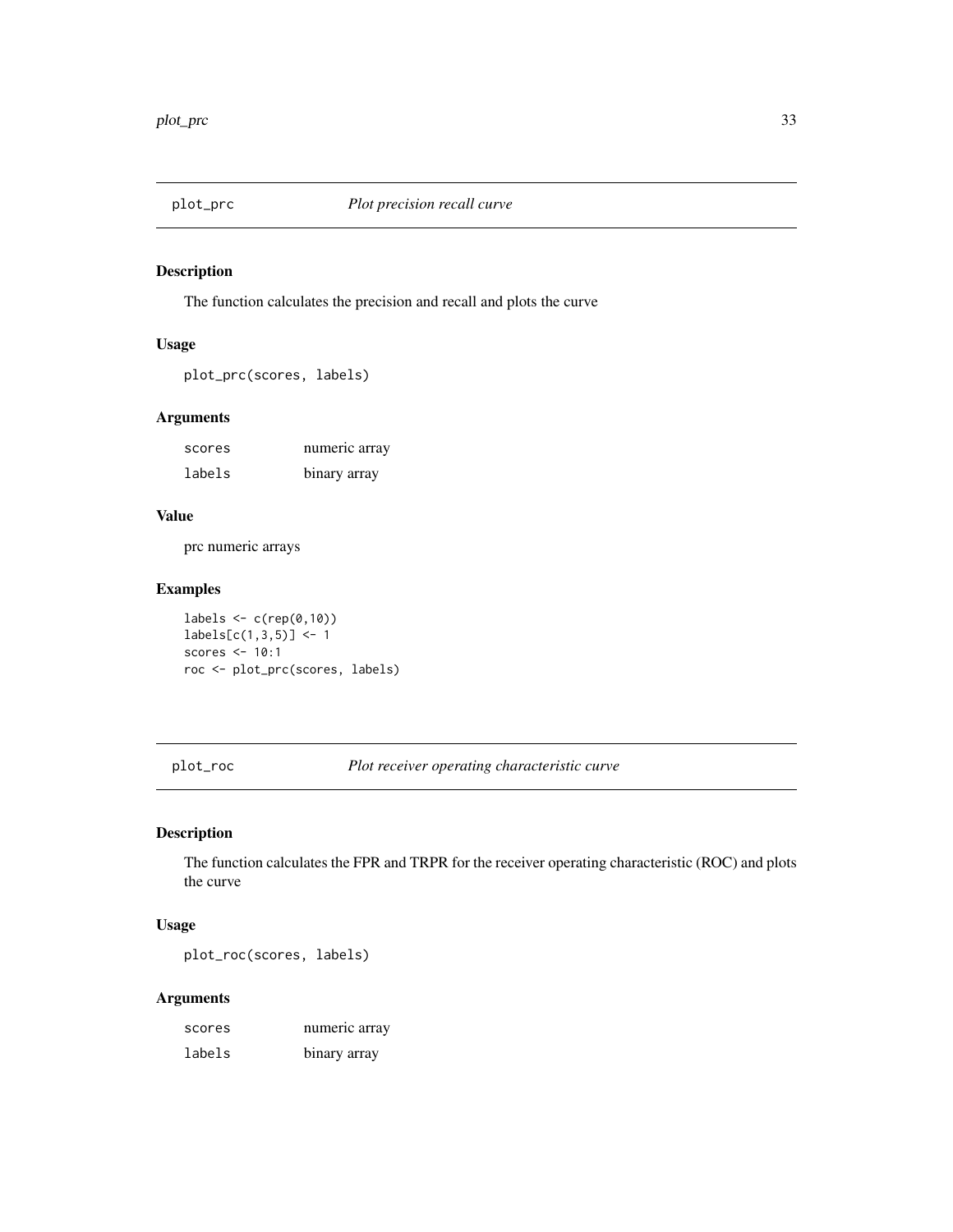#### Value

FPR,TPR numeric arrays

#### Examples

```
labels \leq c (rep(0,10))
labels[c(1,3,5)] < -1scores <- 10:1
roc <- plot_roc(scores, labels)
```
plot\_roc\_overlay *Plot ROC overlay*

#### Description

The function plots a density overlay of ROCs given the scores and labels

#### Usage

plot\_roc\_overlay(scores.mat, labels.mat, nbins = 100)

#### Arguments

| scores.mat | numeric array |
|------------|---------------|
| labels.mat | numeric array |
| nbins      | numeric value |

#### Value

list of Z(matrix) and roc\_sum (average ROC curve)

#### Examples

```
genes.labels <- matrix( c(rep(1, 1000), rep(0,9000)), nrow=1000, byrow=TRUE)
rownames(genes.labels) = paste('gene', 1:1000, sep='')
colnames(genes.labels) = paste('function', 1:10, sep='')
scores <- matrix( rnorm(10000), nrow=1000)
scores <- apply(scores, 2, rank)
rownames(scores) = paste('gene', 1:1000, sep='')
colnames(scores) = paste('function', 1:10, sep='')
```
z <- plot\_roc\_overlay(scores, genes.labels)

<span id="page-33-0"></span>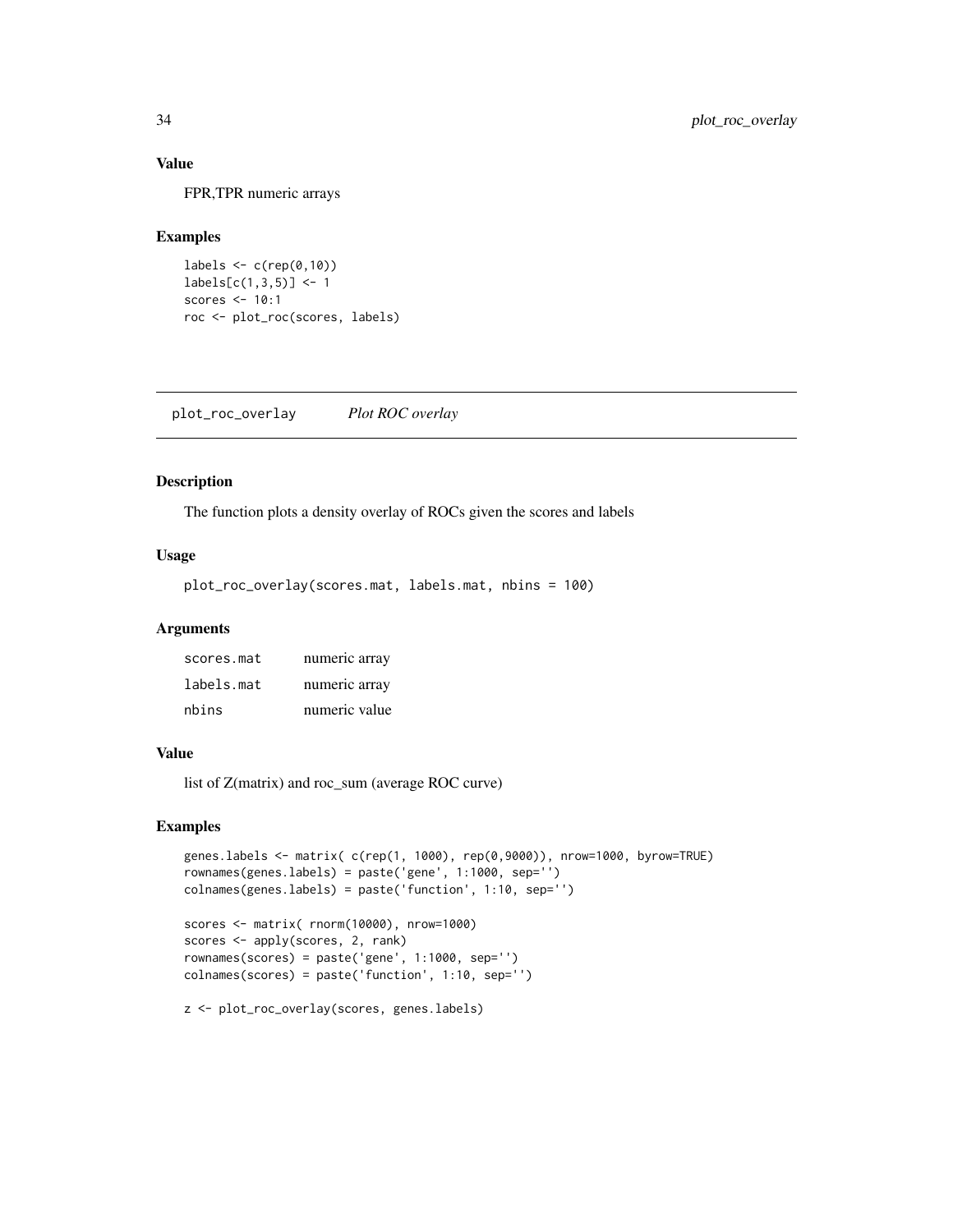<span id="page-34-0"></span>The function plots a scatter

#### Usage

```
plot_value_compare(
  aucA,
  aucB,
 xlab = "AUROC",ylab = "AUROC",
 xlim = c(0, 1),ylim = c(0, 1)\mathcal{L}
```
#### Arguments

| aucA | numeric array of aucs     |
|------|---------------------------|
| aucB | numeric array of aucs     |
| xlab | string label              |
| ylab | string label              |
| xlim | range of values for xaxis |
| vlim | range of values for yaxis |

#### Value

null

predictions *Performing Gene Function Prediction*

#### Description

The function performs gene function prediction on the whole data set using the 'guilt by association' principle ([1]).

#### Usage

predictions(genes.labels, network)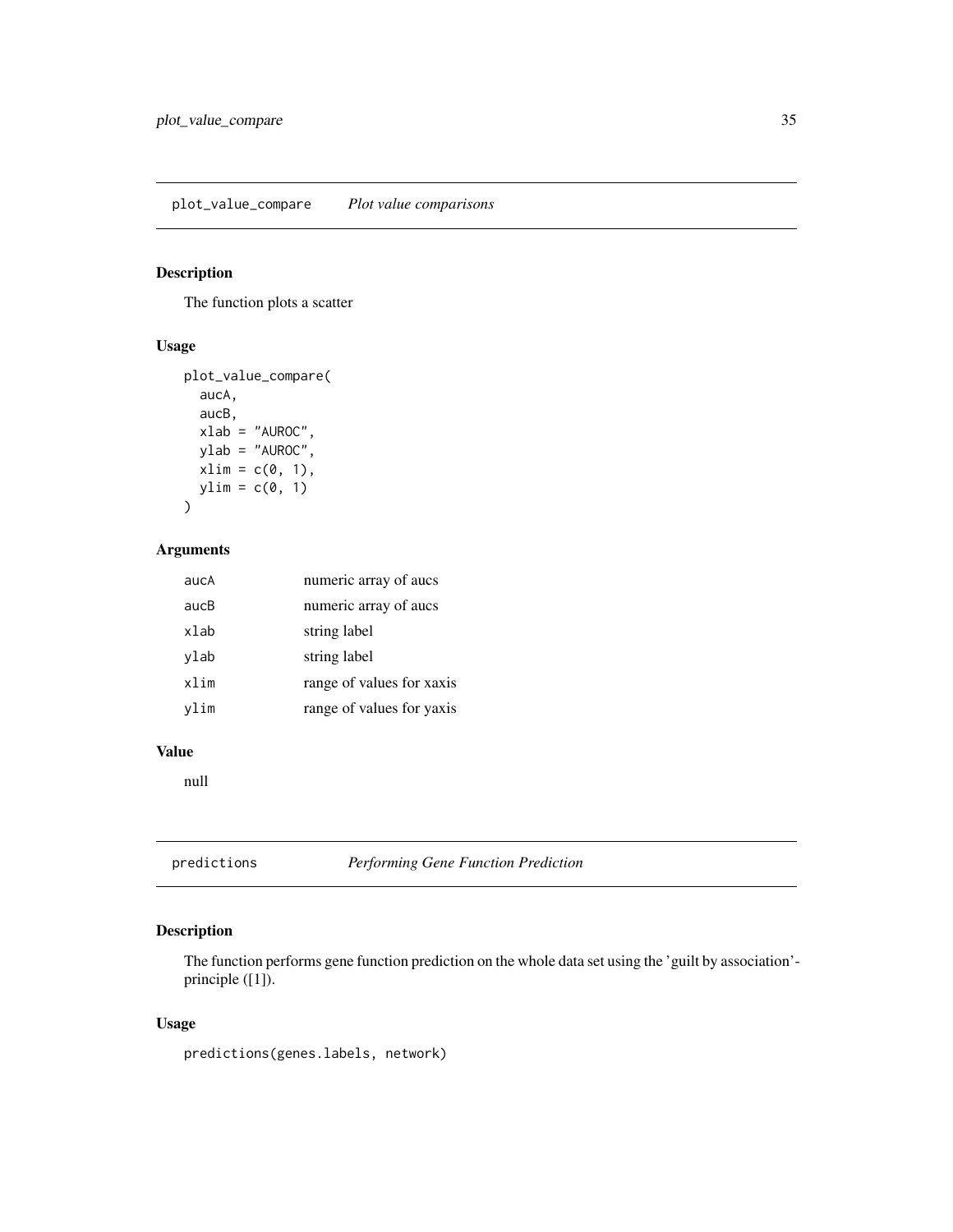<span id="page-35-0"></span>36 repmat

#### Arguments

| genes.labels | numeric array                                |
|--------------|----------------------------------------------|
| network      | numeric array symmetric, gene-by-gene matrix |

#### Value

scores numeric matrix

#### Examples

```
genes.labels <- matrix( sample( c(0,1), 1000, replace=TRUE), nrow=100)
rownames(genes.labels) = paste('gene', 1:100, sep='')
colnames(genes.labels) = paste('function', 1:10, sep='')
net <- cor( matrix( rnorm(10000), ncol=100), method='spearman')
rownames(net) <- paste('gene', 1:100, sep='')
colnames(net) <- paste('gene', 1:100, sep='')
```

```
preds <- predictions(genes.labels, net)
```
repmat *Rep function for matrices*

#### Description

The function generates a matrix by binding the columns and rows

#### Usage

repmat(X, m, n)

#### Arguments

|  | numeric matrix                        |
|--|---------------------------------------|
|  | numeric value, repeat rows m times    |
|  | numeric value, repeat columns n times |

#### Value

list of genes and the expression matrix

```
genes.labels <- matrix( sample( c(0,1), 1000, replace=TRUE), nrow=100)
expand <- repmat( genes.labels, 1,2)
```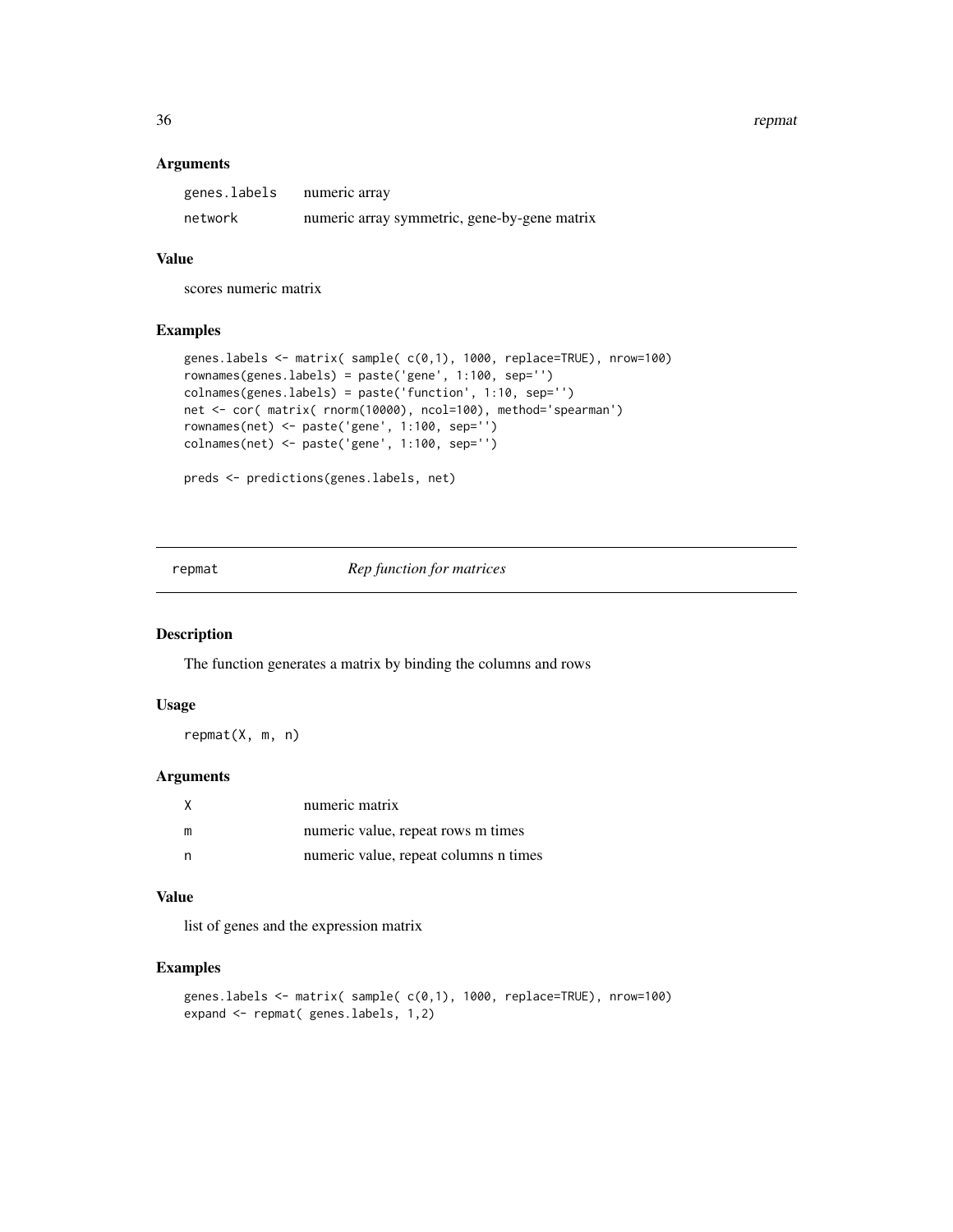<span id="page-36-0"></span>

The function runs and evaluates gene function prediction based on the 'guilt by association'-principle using neighbor voting ([neighbor\\_voting](#page-25-1)) [1]. As a measure of performance and significance of results, AUCs of all evaluated functional groups are calculated.

#### Usage

```
run_GBA(network, labels, min = 20, max = 1000, nfold = 3)
```
#### Arguments

| network | numeric array symmetric, gene-by-gene matrix |
|---------|----------------------------------------------|
| labels  | numeric array                                |
| min     | numeric value to limit gene function size    |
| max     | numeric value to limit gene function size    |
| nfold   | numeric value, default is 3                  |

#### Value

list roc.sub, genes, auroc

```
genes.labels <- matrix( sample( c(0,1), 1000, replace=TRUE), nrow=100)
rownames(genes.labels) = paste('gene', 1:100, sep='')
colnames(genes.labels) = paste('function', 1:10, sep='')
net <- cor( matrix( rnorm(10000), ncol=100), method='spearman')
rownames(net) <- paste('gene', 1:100, sep='')
colnames(net) <- paste('gene', 1:100, sep='')
gba <- run_GBA(net, genes.labels, min=10)
```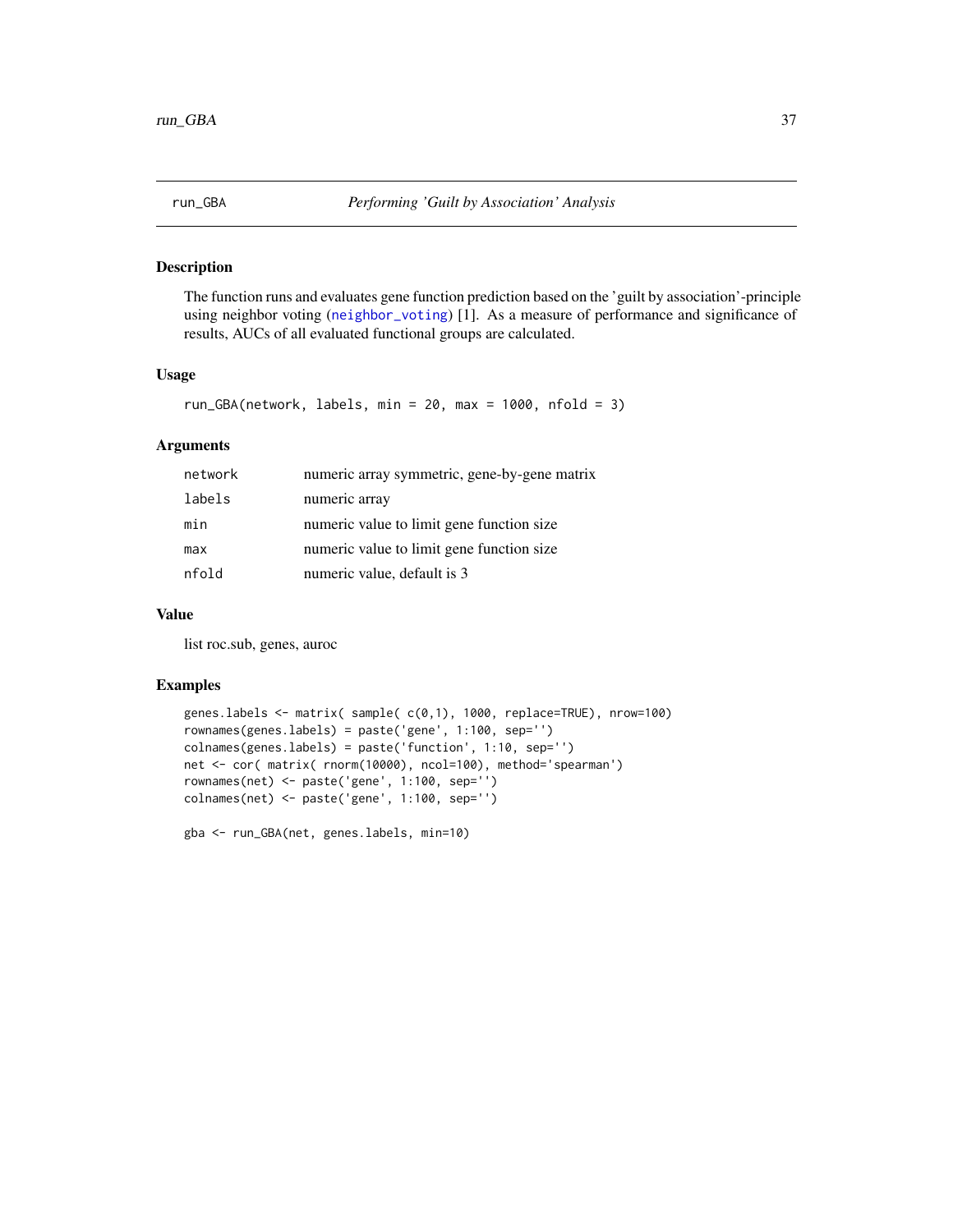# <span id="page-37-0"></span>Index

∗ AUC auc\_multifunc, [5](#page-4-0) ∗ AUROC plot\_distribution, [31](#page-30-0) ∗ ExpressionSet build\_coexp\_expressionSet, [8](#page-7-0) build\_coexp\_network, [9](#page-8-0) ∗ FPR get\_roc, [22](#page-21-0) plot\_roc, [33](#page-32-0) ∗ GEMMA get\_expression\_data\_gemma, [20](#page-19-0) ∗ GEO build\_coexp\_GEOID, [9](#page-8-0) get\_expression\_data\_gemma, [20](#page-19-0) get\_expression\_matrix\_from\_GEO, [21](#page-20-0) ∗ GSE build\_coexp\_GEOID, [9](#page-8-0) get\_expression\_data\_gemma, [20](#page-19-0) get\_expression\_matrix\_from\_GEO, [21](#page-20-0) ∗ PRC plot\_prc, [33](#page-32-0) ∗ ROC auroc\_analytic, [6](#page-5-0) get\_roc, [22](#page-21-0) plot\_distribution, [31](#page-30-0) plot\_roc, [33](#page-32-0) plot\_roc\_overlay, [34](#page-33-0) ∗ TPR get\_roc, [22](#page-21-0) plot\_roc, [33](#page-32-0) ∗ analytic auroc\_analytic, [6](#page-5-0) ∗ annotations filter\_orthologs, [17](#page-16-0) make\_annotations, [24](#page-23-0) ∗ area auprc, [6](#page-5-0) auroc\_analytic, [6](#page-5-0)

get\_auc, [18](#page-17-0) ∗ association neighbor\_voting, [26](#page-25-0) predictions, [35](#page-34-0) run\_GBA, [37](#page-36-0) ∗ assortativity assortativity, [3](#page-2-0) ∗ a get\_auc, [18](#page-17-0) ∗ biogrid get\_biogrid, [19](#page-18-0) ∗ by neighbor\_voting, [26](#page-25-0) predictions, [35](#page-34-0) run\_GBA, [37](#page-36-0) ∗ characteristic auroc\_analytic, [6](#page-5-0) get\_roc, [22](#page-21-0) plot\_roc, [33](#page-32-0) ∗ coexpression build\_coexp\_expressionSet, [8](#page-7-0) build\_coexp\_GEOID, [9](#page-8-0) build\_coexp\_network, [9](#page-8-0) ∗ cross neighbor\_voting, [26](#page-25-0) run\_GBA, [37](#page-36-0) ∗ curve get\_auc, [18](#page-17-0) ∗ degree node\_degree, [27](#page-26-0) ∗ dense build\_coexp\_expressionSet, [8](#page-7-0) build\_coexp\_GEOID, [9](#page-8-0) build\_coexp\_network, [9](#page-8-0) ∗ density plot\_densities, [29](#page-28-0) ∗ distribution plot\_distribution, [31](#page-30-0) ∗ download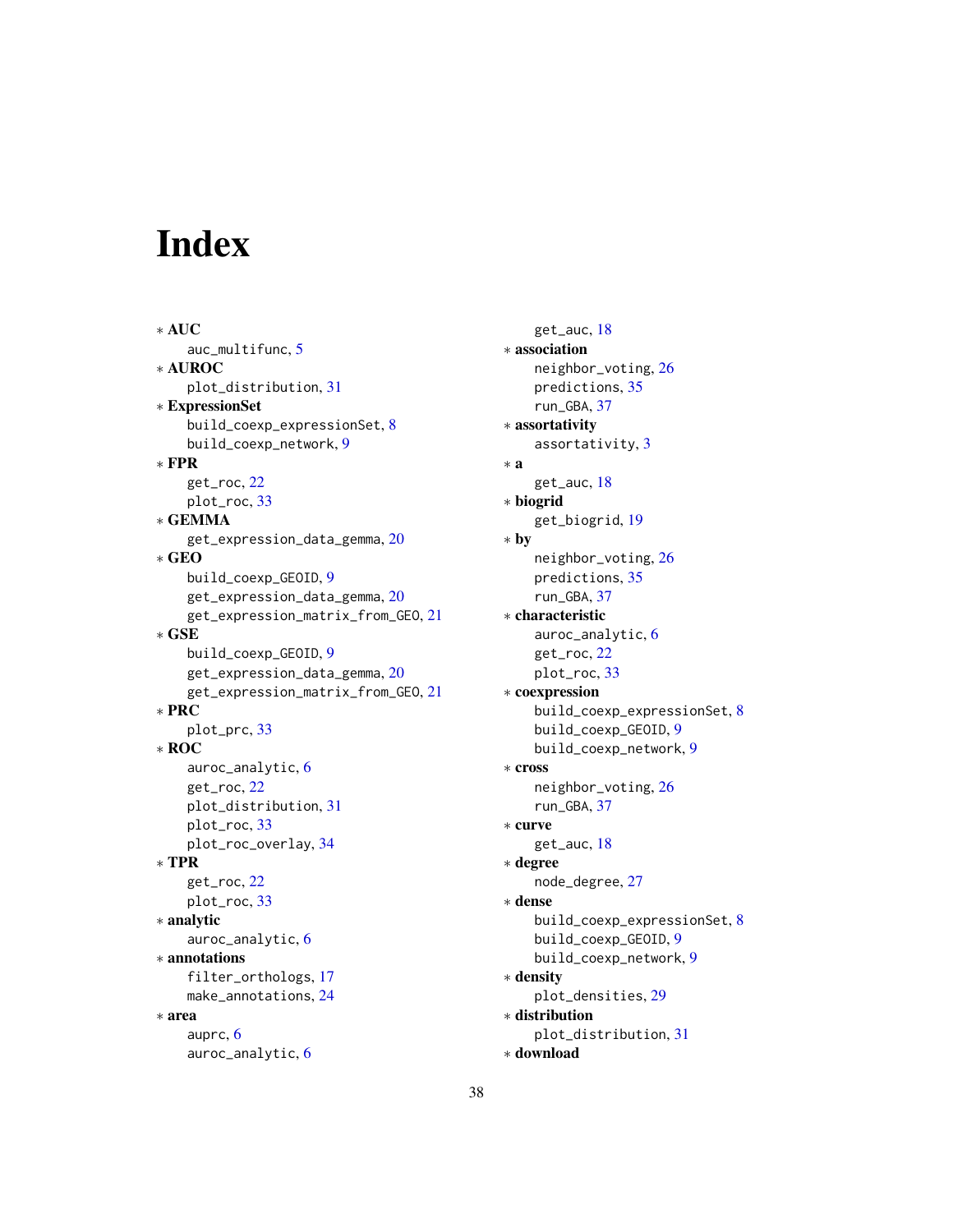#### INDEX  $39$

```
get_biogrid, 19
    get_phenocarta, 21
∗ evaluation
    calculate_multifunc, 11
    neighbor_voting, 26
    run_GBA, 37
∗ evalutation
    auc_multifunc, 5
∗ experiment
    get_expression_data_gemma, 20
    get_expression_matrix_from_GEO, 21
∗ expressionSet
    build_coexp_expressionSet, 8
    build_coexp_network, 9
∗ expression
    get_expression_data_gemma, 20
    get_expression_matrix_from_GEO, 21
∗ extended
    extend_network, 14
∗ extract
    make_genelist, 25
∗ filter
    filter_network, 14
    filter_network_cols, 15
    filter_network_rows, 16
    filter_orthologs, 17
∗ fmeasure
    fmeasure, 17
∗ function
    calculate_multifunc, 11
    24
    neighbor_voting, 26
    predictions, 35
    run_GBA, 37
∗ gene-by-gene
    build_binary_network, 7
    build_weighted_network, 11
    make_gene_network, 25
∗ gene
    calculate_multifunc, 11
    make_annotations, 24
    make_genelist, 25
    neighbor_voting, 26
    predictions, 35
    run_GBA, 37
∗ guilt
    neighbor_voting, 26
    predictions, 35
```
run\_GBA, [37](#page-36-0) ∗ heatmap plot\_network\_heatmap, [32](#page-31-0) ∗ histogram get\_counts, [19](#page-18-0) get\_density, [20](#page-19-0) ∗ igraph extend\_network, [14](#page-13-0) ∗ image plot\_network\_heatmap, [32](#page-31-0) ∗ interaction build\_binary\_network, [7](#page-6-0) build\_weighted\_network, [11](#page-10-0) make\_gene\_network, [25](#page-24-0) ∗ jaccard build\_semantic\_similarity\_network, [10](#page-9-0) ∗ labels make\_annotations, [24](#page-23-0) ∗ length extend\_network, [14](#page-13-0) ∗ list make\_genelist, [25](#page-24-0) ∗ matrix repmat, [36](#page-35-0) ∗ mean get\_auc, [18](#page-17-0) ∗ metric auprc, [6](#page-5-0) auroc\_analytic, [6](#page-5-0) get\_roc, [22](#page-21-0) node\_degree, [27](#page-26-0) plot\_prc, [33](#page-32-0) plot\_roc, [33](#page-32-0) ∗ multifunctionality auc\_multifunc, [5](#page-4-0) ∗ neighbor neighbor\_voting, [26](#page-25-0) predictions, [35](#page-34-0) run\_GBA, [37](#page-36-0) ∗ network assortativity, [3](#page-2-0) build\_binary\_network, [7](#page-6-0) build\_coexp\_expressionSet, [8](#page-7-0) build\_coexp\_GEOID, [9](#page-8-0) build\_coexp\_network, [9](#page-8-0) build\_semantic\_similarity\_network, [10](#page-9-0)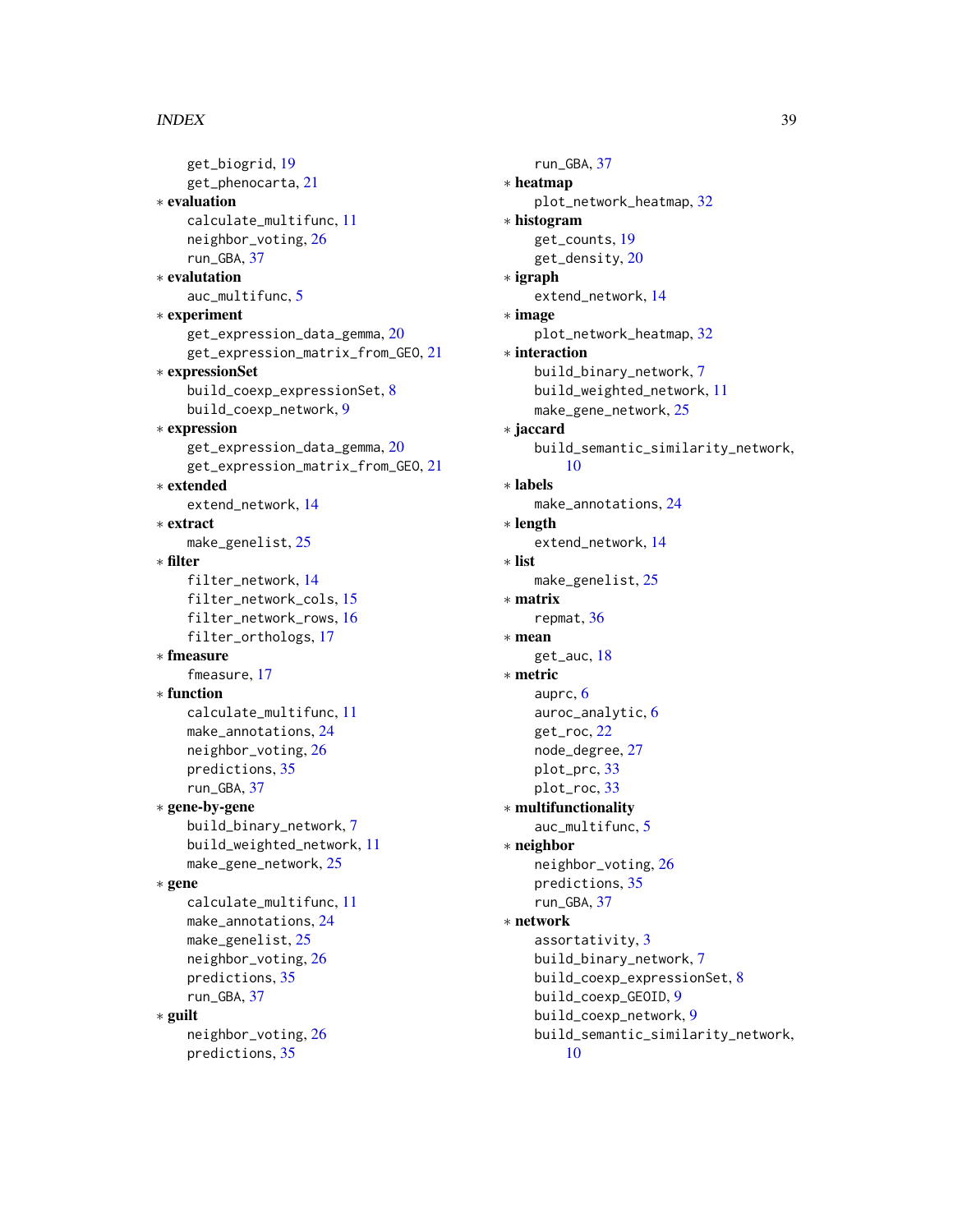40 INDEX

```
build_weighted_network, 11
    extend_network, 14
    filter_network, 14
    filter_network_cols, 15
    filter_network_rows, 16
    make_gene_network, 25
    node_degree, 27
    plot_network_heatmap, 32
∗ node
    node_degree, 27
∗ ontology
    calculate_multifunc, 11
    make_annotations, 24
∗ operating
    auroc_analytic, 6
    get_roc, 22
    plot_roc, 33
∗ orthologs
    filter_orthologs, 17
∗ overlay
    plot_roc_overlay, 34
∗ path
    extend_network, 14
∗ phenocarta
    get_phenocarta, 21
∗ plot
    conv_smoother, 12
    get_density, 20
    plot_densities, 29
    plot_density_compare, 30
    plot_distribution, 31
    plot_network_heatmap, 32
    plot_prc, 33
    plot_roc_overlay, 34
    plot_value_compare, 35
∗ precision-recall
    auprc, 6
    fmeasure, 17
∗ precision
    get_prc, 22
    plot_prc, 33
∗ precsion-recall
    get_prc, 22
∗ prediction
    calculate_multifunc, 11
    neighbor_voting, 26
    predictions, 35
    run_GBA, 37
```

```
∗ properties
    assortativity, 3
∗ recall
    get_prc, 22
    plot_prc, 33
∗ receiver
    auroc_analytic, 6
    get_roc, 22
    plot_roc, 33
∗ repeat
    repmat, 36
∗ repmat
    repmat, 36
∗ rolling
    get_auc, 18
∗ rows
    filter_network, 14
    filter_network_cols, 15
    filter_network_rows, 16
∗ semantic
    build_semantic_similarity_network,
         10
∗ shortest
    extend_network, 14
∗ similarity
    build_semantic_similarity_network,
         10
∗ smooth
    conv_smoother, 12
∗ topology
    assortativity, 3
    node_degree, 27
∗ to
    make_annotations, 24
∗ under
    get_auc, 18
∗ validation
    neighbor_voting, 26
    run_GBA, 37
∗ voting
    neighbor_voting, 26
    predictions, 35
    run_GBA, 37
assortativity, 3
attr.human, 4
attr.mouse, 4
auc_multifunc, 5
auprc, 6
```